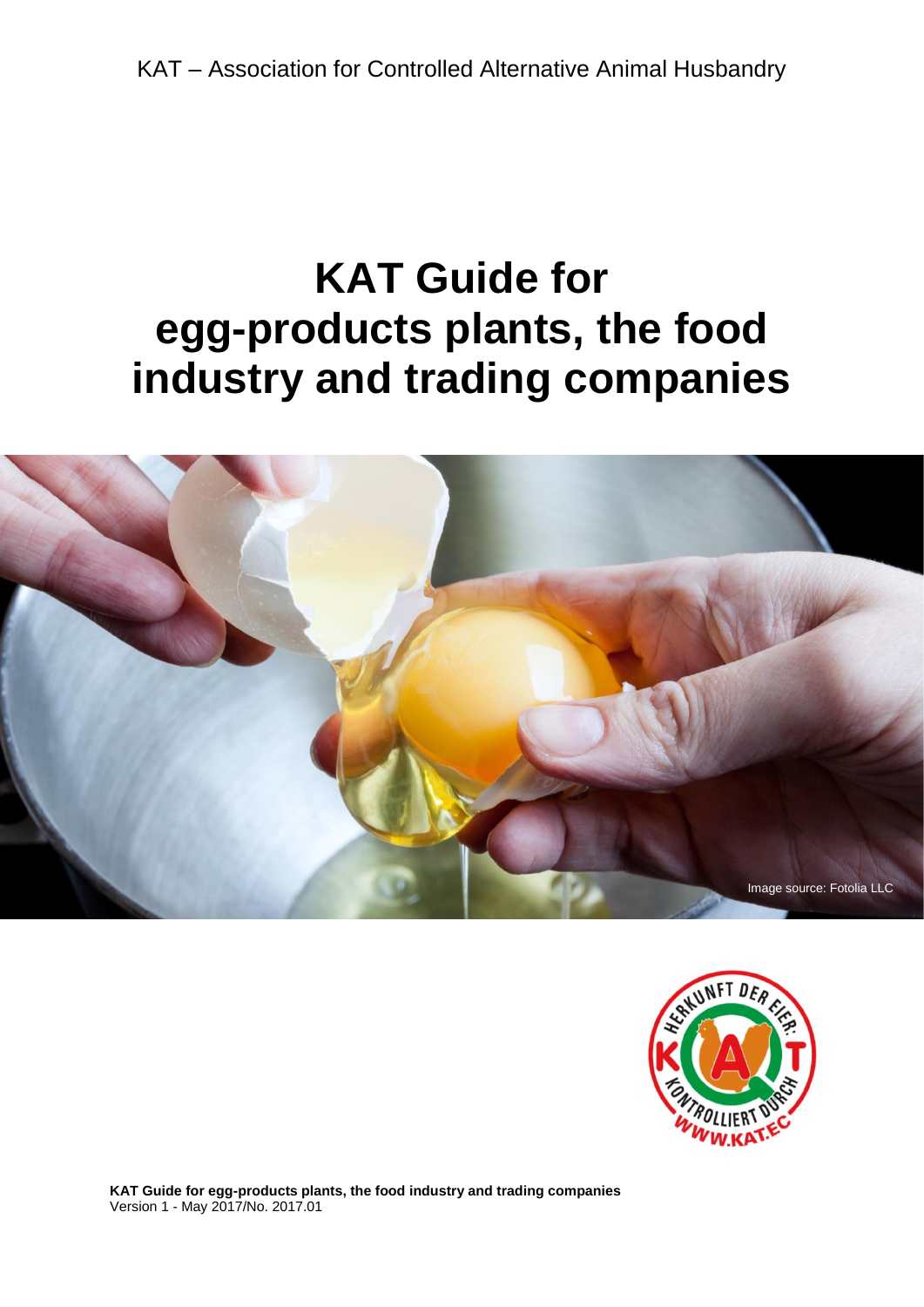

**Version 1 – May 2017**  Version no. 2017.01 Status: draft

# **KAT – Association for Controlled Alternative Animal Husbandry**

Konrad-Zuse-Platz 5, 53227 Bonn **Germany** Telephone + 49 228 95960 0 Telefax + 49 228 95960 50 email: [info@kat.ec](mailto:info@kat.ec) Internet: [www.kat.ec](http://www.kat.ec/) [www.was-steht-auf-dem-ei.de](http://www.was-steht-auf-dem-ei.de/)

# *N.B.*

*This guide is the property of KAT. On the basis of copyright law, it is forbidden to reproduce the guide, either in whole or in part. Infringements of copyright will be prosecuted.*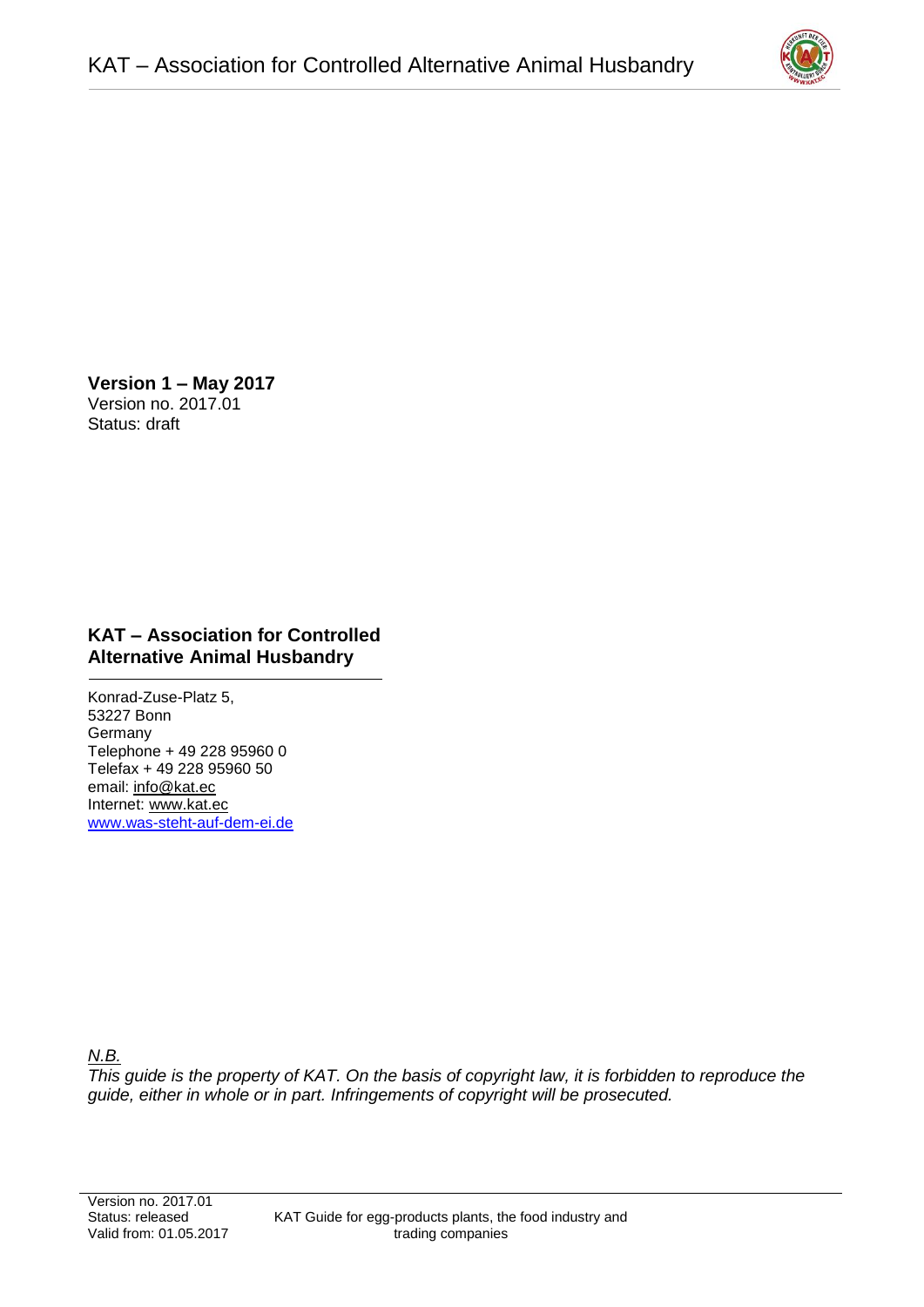

# **Table of contents**

| 1               |                                                                               |  |  |  |  |  |
|-----------------|-------------------------------------------------------------------------------|--|--|--|--|--|
| $\mathbf{2}$    |                                                                               |  |  |  |  |  |
| 3               |                                                                               |  |  |  |  |  |
|                 | <b>PARTI:</b>                                                                 |  |  |  |  |  |
| 1               | 1.1<br>1.2                                                                    |  |  |  |  |  |
| $\mathbf{2}$    | 2.1<br>2.2<br>2.3<br>2.4<br>2.5<br>2.6<br>2.7                                 |  |  |  |  |  |
| <b>PART II:</b> |                                                                               |  |  |  |  |  |
| 1               |                                                                               |  |  |  |  |  |
| $\mathbf{2}$    |                                                                               |  |  |  |  |  |
| 3               |                                                                               |  |  |  |  |  |
| 4               | Manufacturing process (refined egg product)/goods management (administrative) |  |  |  |  |  |
| 5               | Manufacturing process/goods management (administrative)                       |  |  |  |  |  |
| 6               |                                                                               |  |  |  |  |  |
| 8               |                                                                               |  |  |  |  |  |
|                 |                                                                               |  |  |  |  |  |
| 1               |                                                                               |  |  |  |  |  |
| $\mathbf{2}$    |                                                                               |  |  |  |  |  |
| 3               |                                                                               |  |  |  |  |  |
| 4               |                                                                               |  |  |  |  |  |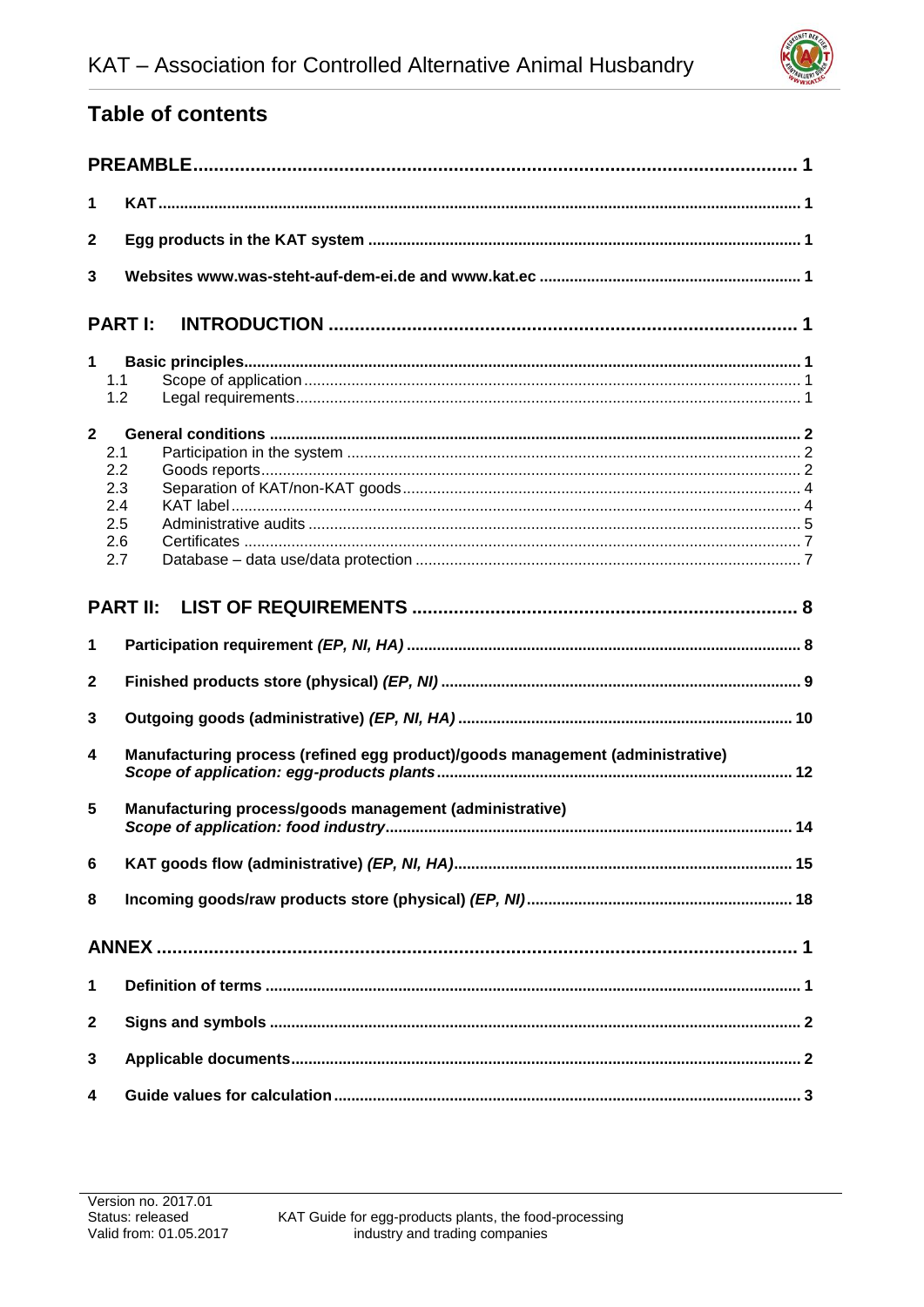

# <span id="page-3-0"></span>**Preamble**

# <span id="page-3-1"></span>**1 KAT**

The Association for Controlled Alternative Animal Husbandry (KAT) is the most important inspection body in Germany and neighbouring EU countries for the scrutiny of eggs from alternative forms of hen rearing (free-range, barn and organic rearing). Virtually all eggs offered for sale on the German market in the food retail trade bear the KAT inspection label. The number of member establishments has grown steadily since KAT was founded in 1995.

KAT's chief objectives are:

- 1. To lay down and implement uniform requirements in all EU countries for the barn, free-range and organic rearing of laying hens, taking account of animal welfarerelated issues
- 2. To ensure the complete traceability and assurance of origin of eggs produced from alternative forms of rearing in order to eliminate misuse through wrongly labelled goods
- 3. To guarantee transparency for the consumer through the website [www.was-steht-auf-dem-ei.de.](http://www.was-steht-auf-dem-ei.de/)

# <span id="page-3-2"></span>**2 Egg products in the KAT system**

Given the ban on conventional cage rearing, eggs from alternative forms of rearing are gaining importance in the manufacture of egg products and there is a growing demand for them from the food trade and the food industry. The egg industry requires a clear differentiation and labelling of egg products that have been manufactured from eggs from alternative forms of rearing as opposed to small-group rearing.

In order to guarantee the actual origin of the eggs intended for the manufacture of egg products or foodstuffs through documentary evidence, a database-assisted inspection system with the clear documentation of goods movements was established.

KAT egg products may be made solely from eggs from KAT-certified laying farms, i.e. only KAT eggs may be used in the manufacture of KAT egg products. This is the only way of ensuring the comprehensive assurance of origin across the whole process chain from the laying farm via the egg products plant to the food industry. The labelling of egg products or foodstuffs made from them with the "Egg origin: checked by KAT" label is possible only if the relevant documentary evidence has been provided.

#### <span id="page-3-3"></span>**3 Websites [www.was-steht-auf-dem-ei.de](http://www.was-steht-auf-dem-ei.de/) and [www.kat.ec](http://www.kat.ec/)**

In order to create greater transparency for consumers, KAT offers a special service on the query page at [www.was-steht-auf-dem-ei.de:](http://www.was-steht-auf-dem-ei.de/) when the stamp code is entered on the egg, the name and place of the establishment are displayed, as well as images of the henhouse and hens. The query page is also available as an app for smartphones.

You will find further information about the KAT system on the website [www.kat.ec.](http://www.kat.ec/) Every KAT participant can register for the internal area of the website and download relevant documents (circulars, forms, member lists, etc.).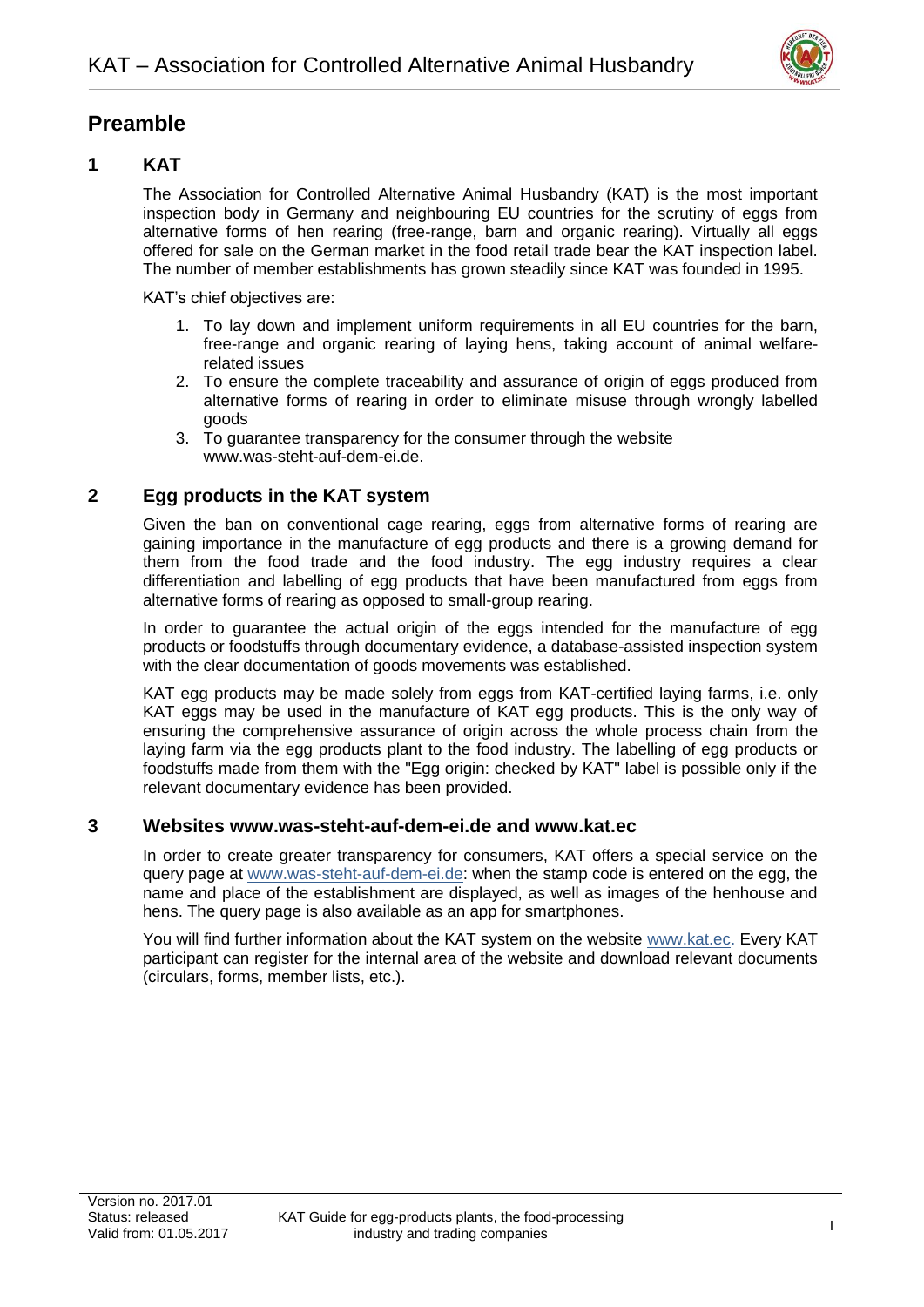

# <span id="page-4-0"></span>**Part I: Introduction**

# <span id="page-4-1"></span>**1 Basic principles**

#### <span id="page-4-2"></span>**1.1 Scope of application**

This Guide was drawn up for KAT egg products and foodstuffs manufactured from them and applies to all companies that manufacture, pretreat, process or market egg products/foodstuffs from eggs originating from approved KAT establishments. The Guide serves as a tool for the systematic implementation of KAT requirements for the assurance of origin and traceability of KAT egg and/or finished goods.

#### <span id="page-4-3"></span>**1.2 Legal requirements**

- ✓ German Code on foodstuffs, consumer items and animal feed (German Food and Feed Code - LFGB), as amended
- $\checkmark$  COMMISSION REGULATION (EC) No 589/2008 of 23 June 2008 laying down detailed rules for implementing Council Regulation (EC) No 1234/2007 as regards marketing standards for eggs, as amended
- $\checkmark$  REGULATION (EC) No 852/2004 OF THE EUROPEAN PARLIAMENT AND OF THE COUNCIL of 29 April 2004 on the hygiene of foodstuffs, as amended
- $\checkmark$  REGULATION (EC) No 853/2004 OF THE EUROPEAN PARLIAMENT AND OF THE COUNCIL of 29 April 2004 laying down specific hygiene rules for food of animal origin, as amended
- $\checkmark$  REGULATION (EC) No 178/2002 OF THE EUROPEAN PARLIAMENT AND OF THE COUNCIL of 28 January 2002 laying down the general principles and requirements of food law, establishing the European Food Safety Authority and laying down procedures in matters of food safety, as amended
- ✓ COMMISSION REGULATION (EC) No 2073/2005 of 15 November 2005 on microbiological criteria for foodstuffs, as amended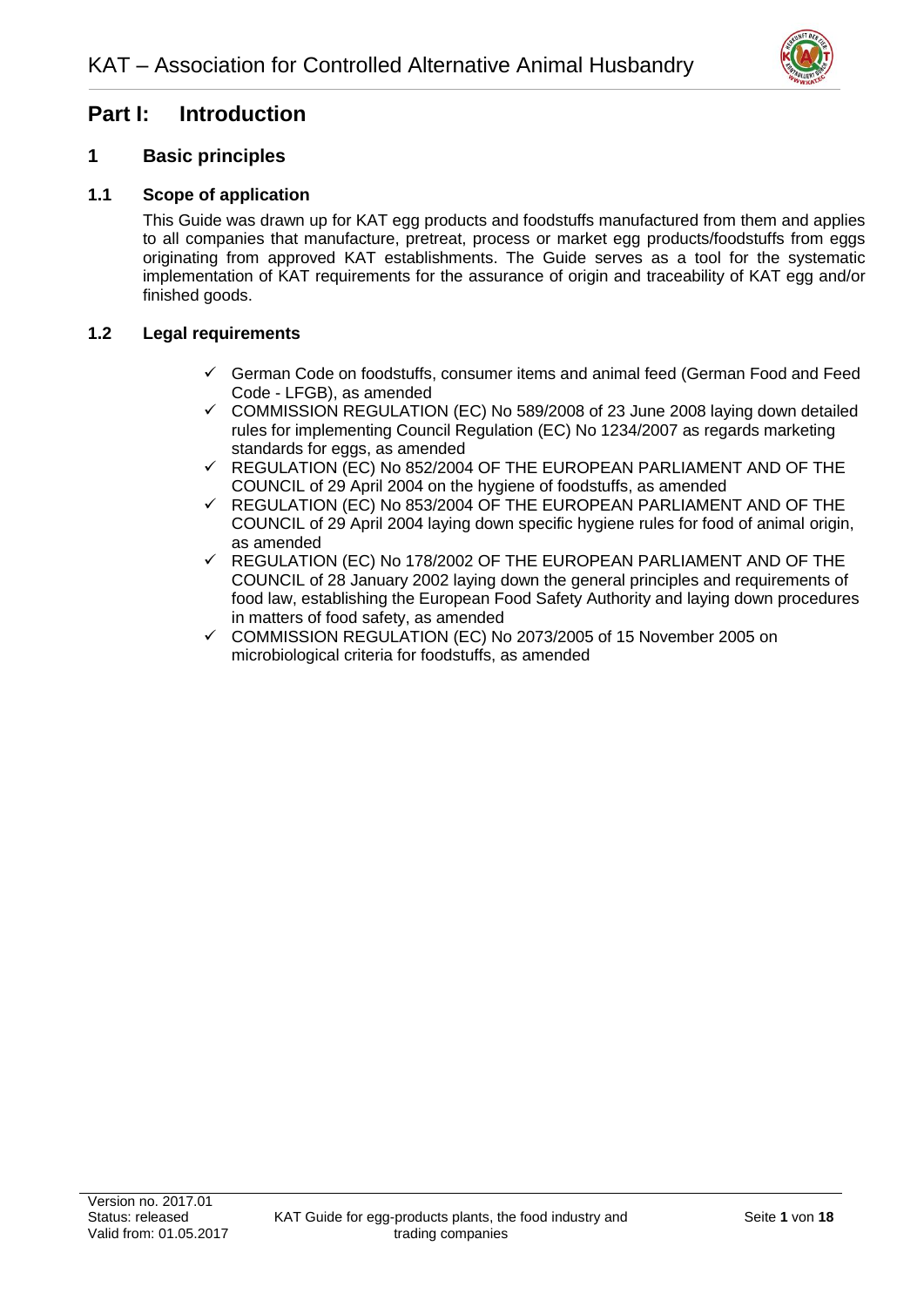

# <span id="page-5-0"></span>**2 General conditions**

#### <span id="page-5-1"></span>**2.1 Participation in the system**

Every establishment that wants to produce KAT goods and label them with the KAT logo must register for the KAT system and conclude a user contract. The application to participate in the system must be completed in full and sent to the KAT Office (info@kat.ec).

Certification in accordance with a standard recognised by the Global Food Safety Initiative (GFSI), e.g. IFS, BRC, is a compulsory requirement for participation in the KAT system. A valid certificate must be submitted with the application. A list of all standards recognised by the GFSI is available on the Internet at [http://www.mygfsi.com/.](http://www.mygfsi.com/)

After successful examination of the application, the applicant receives two copies of the KAT user contract. By signing the contract, the applicant commits to enter the movement of KAT goods (incoming goods and outgoing goods reports) in the KAT database on a weekly basis with immediate effect. For this purpose, the KAT Office gives the applicant the necessary access data, as well as instructions on how to use the database. The establishment also receives a preliminary certificate of participation in the KAT system (see item 2.6). This is valid until the first audit, which must be conducted 6-8 weeks after contract conclusion.



**FB-A 2** Registration form for KAT system participation for egg-products plants, food industry, trading companies

**VA-EP\_NI 1** Procedural instructions for system participation, KAT egg products

#### <span id="page-5-2"></span>**2.2 Goods reports**

In accordance with requirements, the goods reports are to be entered into the KAT database weekly, by midnight on Wednesday of the following week at the latest. Access data are to be treated as confidential by all establishments. The establishments are responsible for the accuracy of the input data.

The goods reports take the form of incoming goods reports and outgoing goods reports. The goods reports include all data required for traceability and plausibility checks, such as

- $\checkmark$  The supplier/recipient of the goods
- $\checkmark$  The delivery date
- $\checkmark$  The item
- $\checkmark$  The item quantity
- $\checkmark$  The form of rearing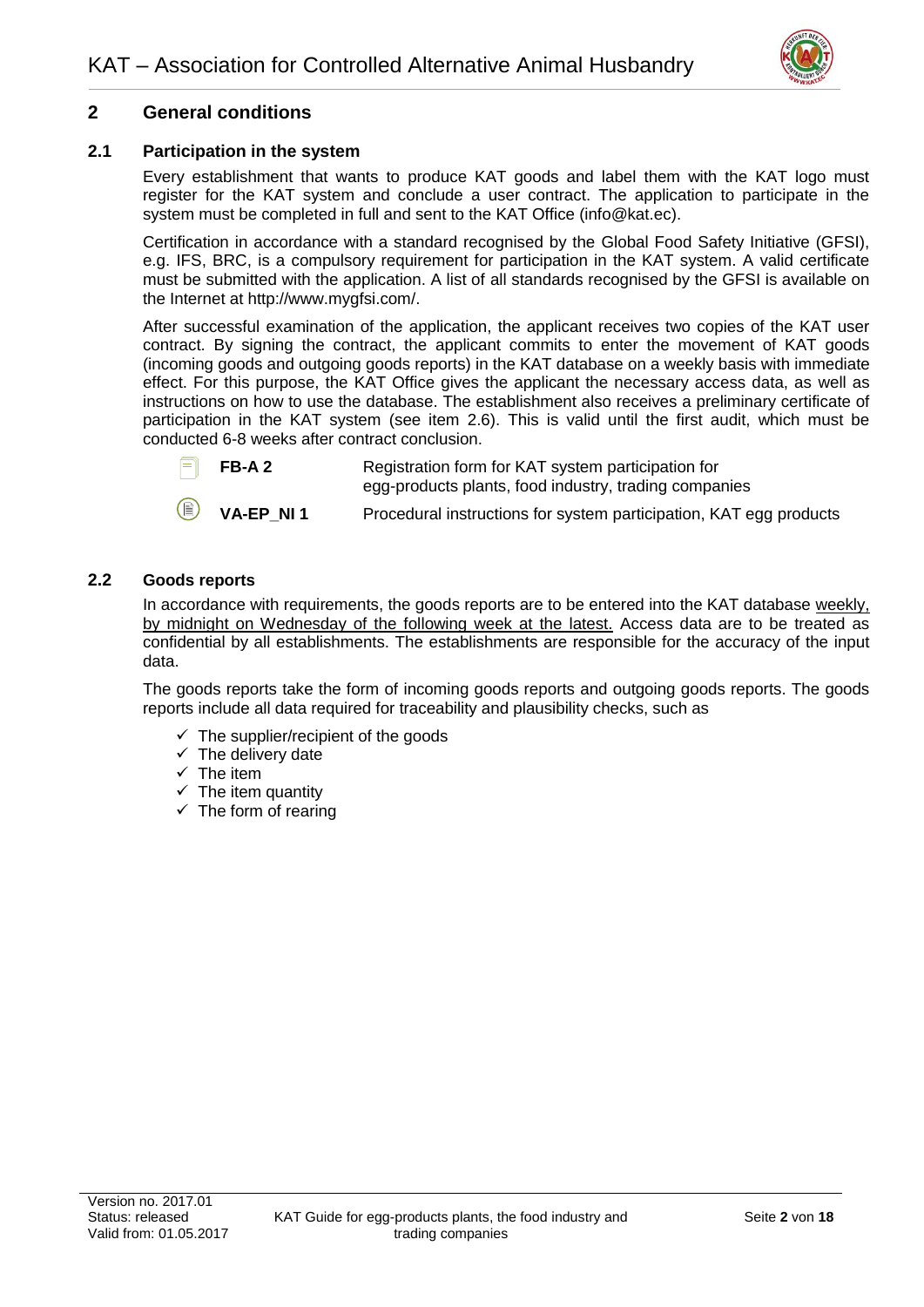

#### **The following applies for the weekly incoming goods reports:**

- 1. The quantity of KAT goods received in incoming goods must be entered in the database, even if only a proportion of these are to be processed into KAT goods. The quantity documented on the delivery notes must correspond to the quantity received in incoming goods.
- 2. Non-KAT (system) goods (= third-party goods) are not reported.
- 3. A weekly zero report is to be submitted if no KAT goods were procured within one calendar week.



#### **The following applies for the weekly outgoing goods reports:**

- 1. Only the quantities of KAT goods that are produced and marketed are reported in the outgoing goods. This can be KAT egg products, KAT semi-finished products or KAT finished products (sold to the consumer) produced. The recipient of the invoice must always be stated as the recipient of the goods.
- 2. Non-KAT system goods (= third-party goods) are not reported.
- 3. A weekly zero report is to be submitted if no KAT goods were marketed during the reporting period.

| Outgoing KAT goods       |                       |                       |                         |                           |  |  |
|--------------------------|-----------------------|-----------------------|-------------------------|---------------------------|--|--|
| <b>KAT to KAT</b>        | <b>KAT to LEH</b>     | <b>KAT to Non-KAT</b> | Non-KAT system<br>goods | non sales of KAT<br>goods |  |  |
| to KAT-ID<br>(resipient) | to KAT-ID (resipient) | to NI-000-DE          |                         | zero report               |  |  |
| duty to report           | duty to report        | duty to report        | not duty to report      | duty to report            |  |  |

- KAT database user documentation (EP, NI, HA)
- KAT guide for reporting CSV-based files (EP, NI, HA)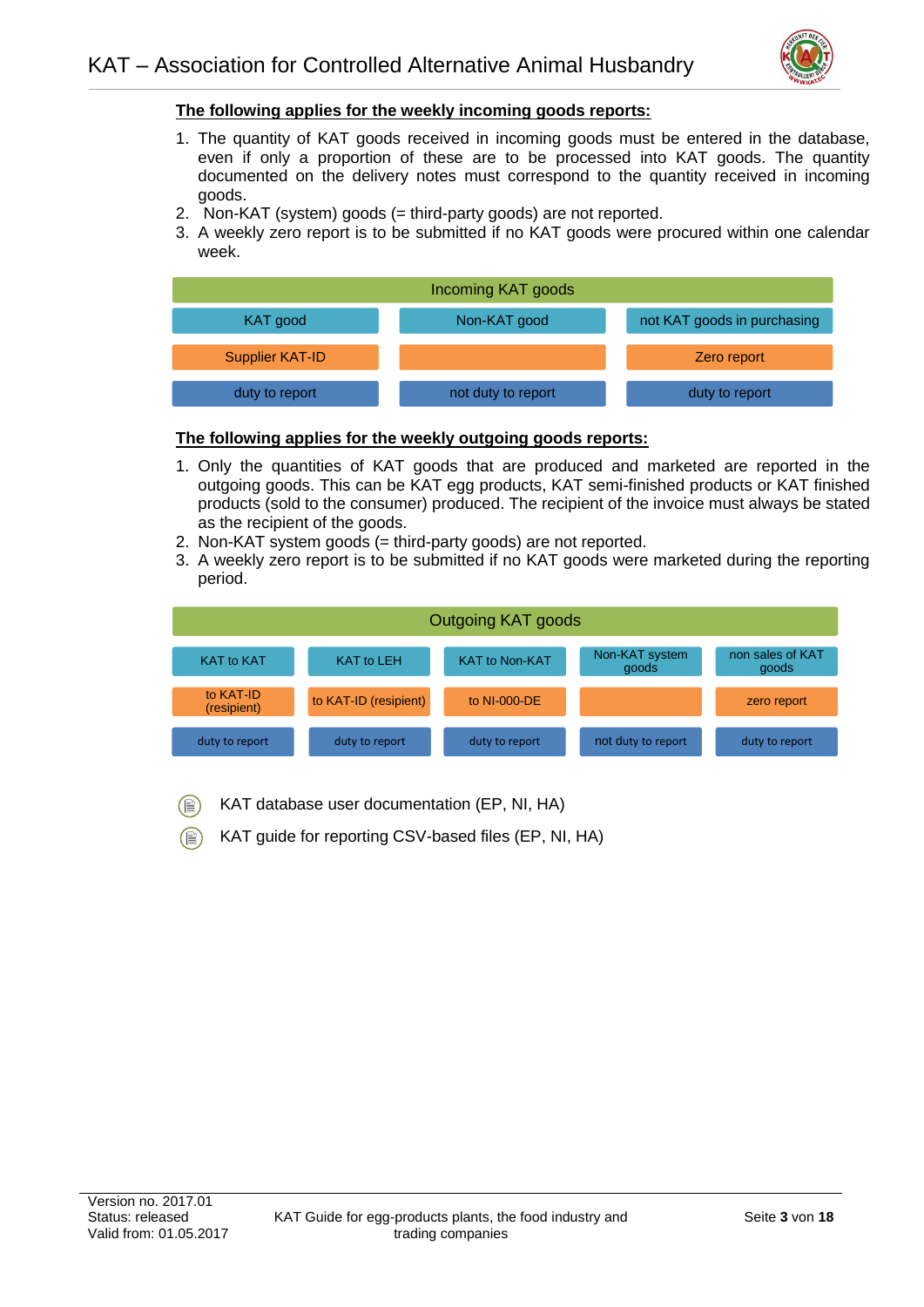

#### **Exemption of the food industry from outgoing goods reports**

Establishments operating in the food industry can be exempted from the outgoing goods reports under the following conditions:

- $\checkmark$  Exclusive procurement and processing of KAT goods
- $\checkmark$  Manufacture of end products (no further processing) and packing in pre-packaging
- $\checkmark$  Exclusively direct sale to the final distribution level (e.g. food retail trade, gastronomy, catering).

To this end, the foodstuff plant must apply to the KAT Office for an exemption. The subsequent audit checks whether the site meets the requirements for exemption. If this is the case, the exemption is granted until the next audit is performed.

![](_page_7_Picture_8.jpeg)

**FB-EP\_NI 3** Application for the food industry for exemption from outgoing goods reports

#### <span id="page-7-0"></span>**2.3 Separation of KAT/non-KAT goods**

All participants in the process chain must clearly document volume flows. For the egg-products plants/food industry establishments participating in the KAT system, this means the obligation to separate the volume flows of KAT and non-KAT goods clearly and comprehensibly at all times, including in bookkeeping. Any risk of KAT goods being mistaken for or intermixed with non-KAT goods must be excluded. If it is not possible to store the KAT goods and non-KAT goods in separate areas, the goods must be suitably and clearly labelled and identifiable.

#### <span id="page-7-1"></span>**2.4 KAT label**

KAT goods must be labelled clearly, consistently and transparently. This applies to incoming raw products, production, storage and dispatch. The following labelling requirements must be observed:

#### **Labelling of incoming KAT goods on delivery notes/invoices**

KAT goods must be clearly labelled as such on all delivery notes/invoices. The KAT label is always to be used in conjunction with the item designation (e.g. for raw eggs: "Eggs from barn production from KAT-certified establishments" and for egg products: "Whole egg, barn rearing, KAT"). Non-KAT goods may only be listed on a delivery note/invoice with KAT goods if the item label clearly indicates that the goods are system goods. The use of the KAT logo as general logo on delivery notes/invoices is only permissible if they list exclusively KAT goods.

#### **Labelling of outgoing KAT goods on the delivery notes/invoices (Egg products and food industry that does not produce finished products)**

KAT goods must be clearly labelled as such on all delivery notes/invoices. The "KAT" label must always be included in conjunction with the item designation (e.g. "Whole egg, barn rearing, KAT"). Non-KAT goods may only be listed on a delivery note/invoice with KAT goods if the item label clearly indicates that the goods are system goods. The use of the KAT logo as general logo on delivery notes/invoices is only permissible if exclusively KAT goods are listed. If the goods are not labelled as KAT goods on the delivery documents for outgoing goods (invoices/delivery notes), these goods are deemed to have been completely removed from the KAT traceability system and may no longer be marketed as KAT goods, even at a future date.

Exception: direct deliveries to the food retail trade; in this case, the KAT product is defined and traced via the item number.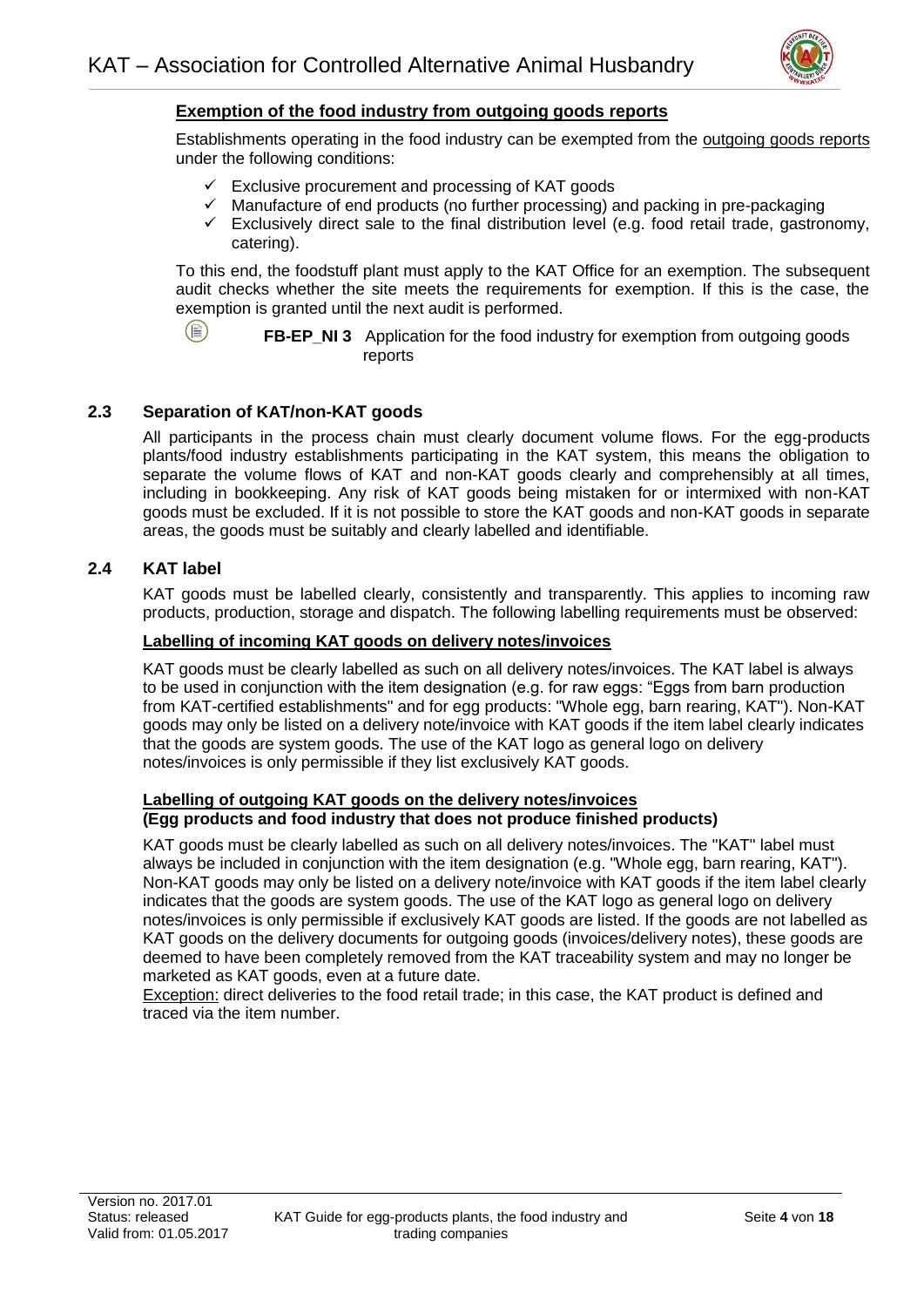![](_page_8_Picture_1.jpeg)

#### **Specifications**

In all customer and supplier specifications, the requirement for the use of KAT goods is noted and clearly linked with the product. In the customer specification, the KAT eggs included must be labelled as follows: "Eggs from *"form of rearing"* from KAT-certified establishments". The item numbers are to be clearly assigned to the specifications.

#### **Use of the KAT logo on consumer packaging**

An application can be made to the KAT Office for use of the KAT logo on consumer packaging for individual items.

*After passing the administrative audit, the company has the right to use the brand "Egg origin: checked by KAT" on its business records.*

#### <span id="page-8-0"></span>**2.5 Administrative audits**

All KAT participants undertake to comply with KAT requirements/criteria and to have this compliance checked and monitored.

In order to ensure the goods flow and the traceability of goods produced by KAT, documentary checks are performed in the form of administrative audits. To give the auditor the necessary overview of the establishment and its internal structures, a site inspection is first necessary. The entries documenting the movements of goods in the KAT database form the basis for the administrative audits.

These take the form of a quantity balance of the incoming and outgoing goods reports by comparing delivery notes and invoices. The internal traceability system and the clear separation of KAT and non-KAT goods are checked on the basis of one or several selected random samples.

The first administrative audit takes place six to eight weeks after contract conclusion.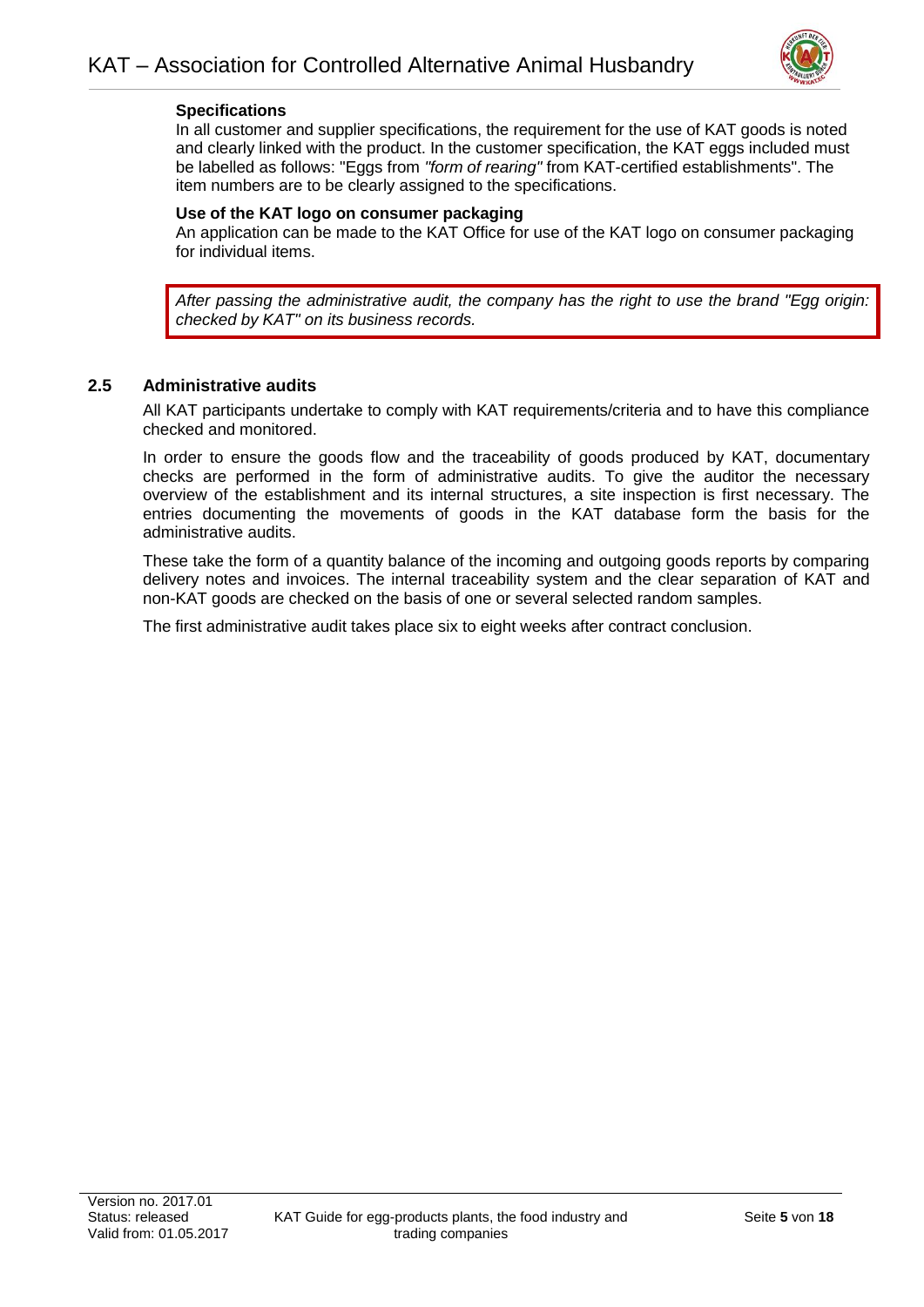![](_page_9_Picture_1.jpeg)

#### **2.5.1 Procedure for the administrative audit**

The administrative audit takes place in three stages.

#### ✓ **Preparation**

The KAT auditor agrees a date for the administrative audit with the individual responsible for the site and, in addition to any existing audit reports, checks the data in the KAT database for completeness and consistency (incoming and outgoing goods reports). On the basis of this Guide and the checklist, the establishment makes the necessary preparations for the audit.

#### ✓ **On-site audit**

An initial meeting takes place between the responsible employees of the establishment and the KAT auditor; this is followed by a site inspection and an examination of documents. In a final meeting, any deviations identified during the administrative audit are summarised and corrective action is discussed and established. If necessary, this includes arranging a date for a follow-up audit. The preliminary report is countersigned by the establishment.

#### ✓ **Follow-up**

Together with the certificate confirming that the administrative audit has been passed, the final audit report is uploaded to the KAT database where it can be viewed by the KAT Office, as well as by the auditors and the establishment. In addition, both documents are sent to the establishment via regular mail.

#### **2.5.2 Audit frequency**

As a rule, every participating establishment is audited **two to four times per year**. The frequency of this administrative audit is established on the basis of a risk-based analysis.

The KAT Office can agree an **annual audit frequency** under the following conditions. All listed points must be met:

- $\checkmark$  Exclusive use of KAT raw products/egg products/semi-finished goods
- $\checkmark$  Exclusive production of finished products, no semi-finished products (intermediate products)
- $\checkmark$  Direct delivery to the final distribution level
- $\checkmark$  Complete and consistent goods reports
- $\checkmark$  No system-relevant deviations in the last two administrative audits

An annual audit can also be performed in the case of exclusive seasonal production, provided that the conditions listed above are met.

Regardless of the audit frequency described, in cases arousing suspicion, the system provider can commission special audits.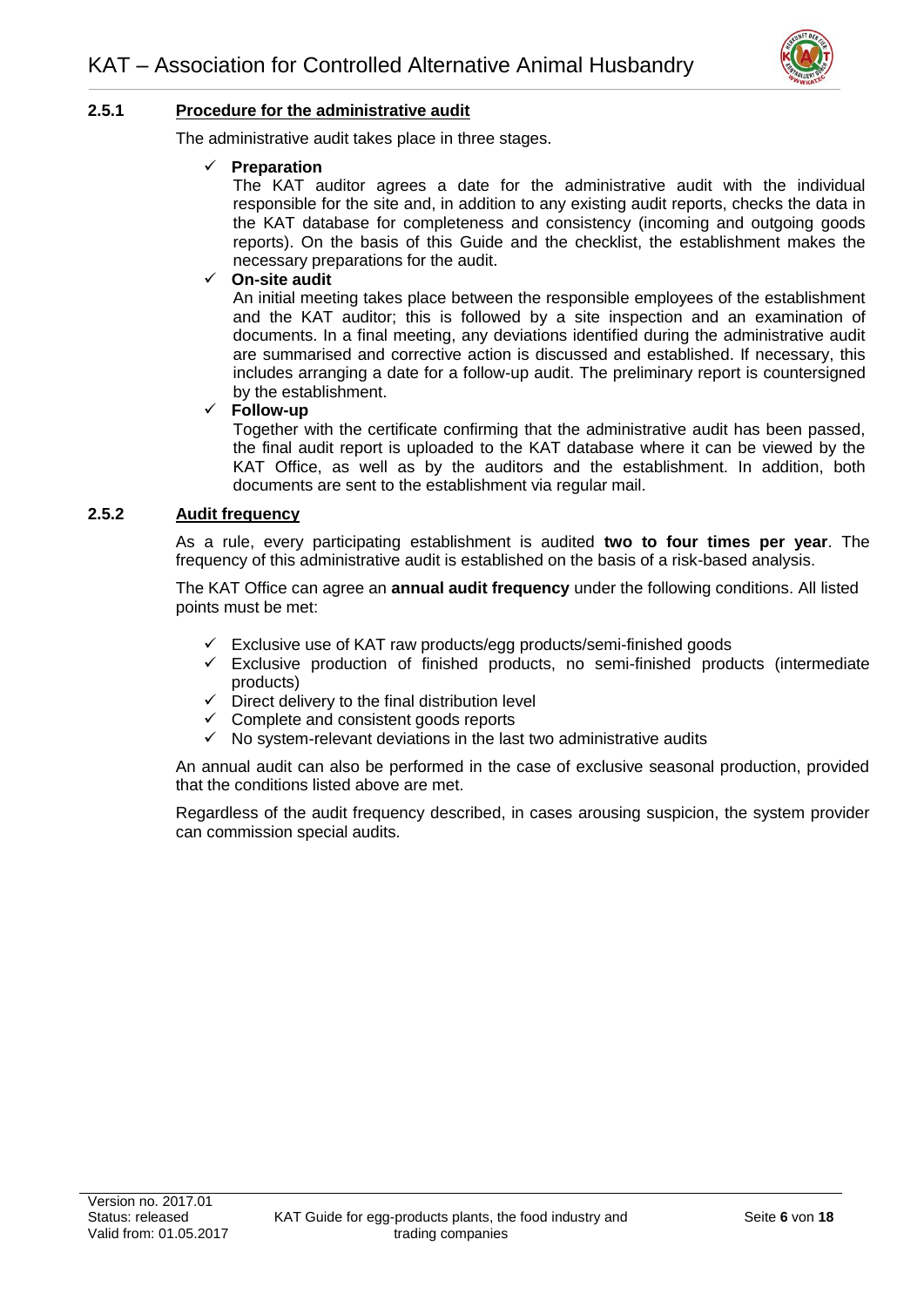![](_page_10_Picture_1.jpeg)

#### <span id="page-10-0"></span>**2.6 Certificates**

#### **Preliminary certificate of participation**

Upon receipt of the signed user contract, the KAT Office issues the establishment with a preliminary KAT certificate of participation and thus the right to use the brand "Egg origin: checked by KAT", which is valid for eight weeks. The first administrative audit is performed within this period.

#### **Ordinary certificate of participation confirming that the administrative audit has been passed**

The ordinary certificate of participation confirming that the administrative audit has been passed is issued to the establishment after passing the first or follow-up audit. It is always valid from the day of performance of the audit + 364 days.

#### <span id="page-10-1"></span>**2.7 Database – data use/data protection**

The data entered by the system participant in the KAT database system are stored on the Internet server, the computer system and on data storage media. All data are protected against tampering and access by third parties through state-of-the-art technology.

The master data are not transferred to third parties and are used exclusively for the management of participants by KAT.

The participant expressly agrees to the storage and use of the master data which they have entered for the administrative purposes cited.

The report data entered by the participant are linked with the respective data of the upstream and downstream production and marketing stages. Only the participant and the KAT Office have access to the report data that the participant has entered.

Only KAT system participants have access to the database.

The forwarding of data to agencies outside the system ("the public") is fundamentally excluded.

For the purpose of plausibility checks, at all participating production and sales stages, the KAT Office has comprehensive access rights to participant data and can also access volume flows.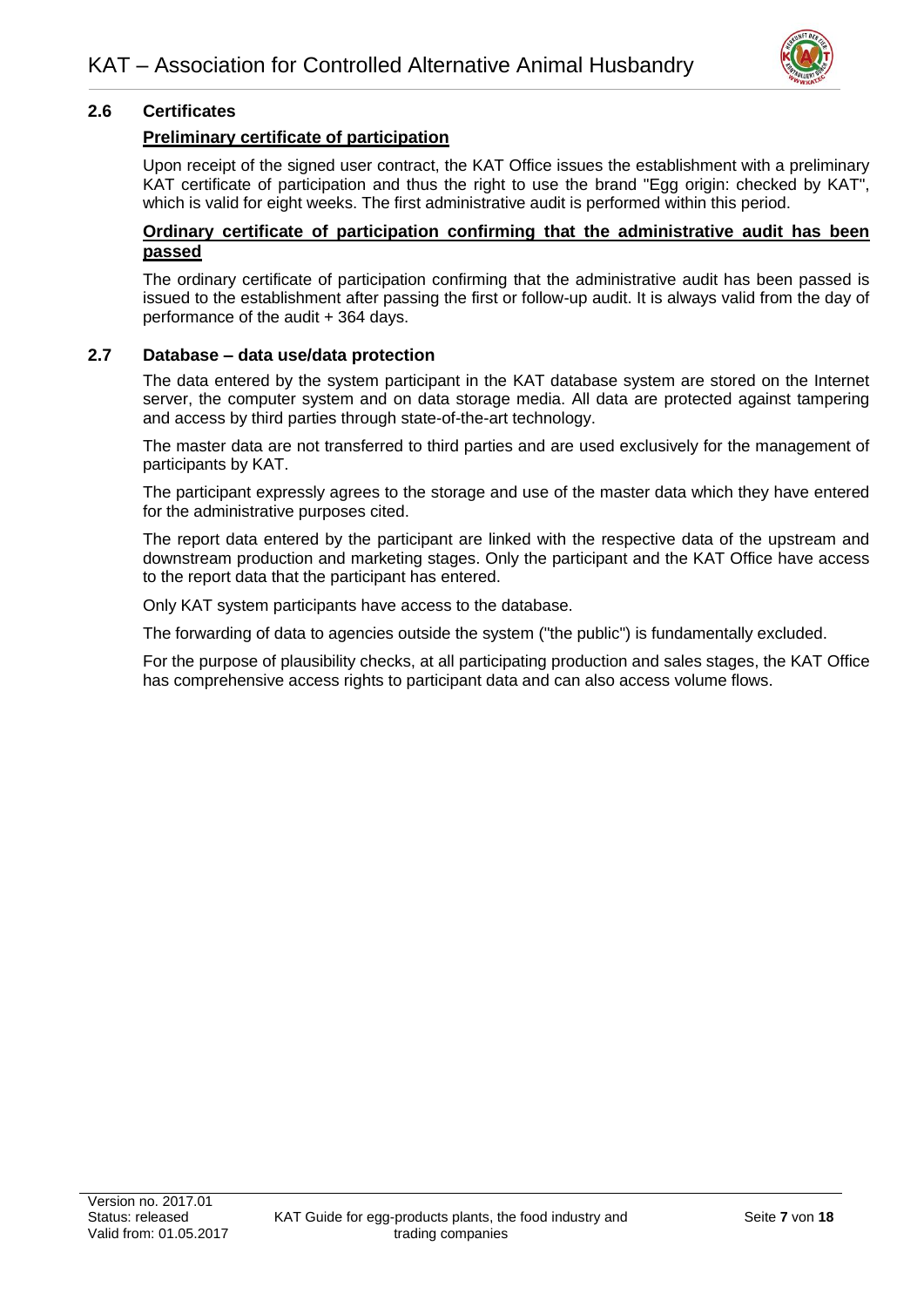![](_page_11_Picture_1.jpeg)

# <span id="page-11-0"></span>**Part II: List of requirements**

*In addition to the general sections 1 to 3 and 6 to 8, section 4 only applies for egg-products plants (EP) and section 5 only for the food industry (NI). Sections 1, 3, 6 and 7 apply for trading companies (HA).*

# **General establishment data**

An establishment overview containing the following information is available:

- $\checkmark$  Address of the company with all operating/production sites, indicating the type of establishment
- $\checkmark$  Contact person and deputy
- $\checkmark$  Telephone and fax numbers
- ✓ Email address
- $\checkmark$  Registration number (veterinary approval number)
- $\checkmark$  Submission of a currently valid certificate issued by a standard recognised by GFSI
- $\checkmark$  VAT no. or comparable numbers issued by the respective countries (e.g. BTW no.)

**FB-EP\_NI 1** Establishment description for egg-products plants, food industry and

trading companies

# <span id="page-11-1"></span>**1 Participation requirement** *(EP, NI, HA)*

#### **1.1 [K.O.] A valid certificate issued by a standard recognised by GFSI is available.**

If a certificate was withdrawn during the validity period, the KAT Office was informed immediately.

#### **1.2 Measures in an emergency: there is an emergency list containing the contact numbers of all responsible people.**

If the system participant/food business operator recognises or has grounds for assuming that a foodstuff they have introduced, produced, processed, manufactured or marketed does not meet food safety requirements, and/or if they have grounds for assuming that a foodstuff they have placed on the market may be harmful to people's health, they must take immediate measures to withdraw the foodstuff concerned from the market. If system goods (KAT egg products, finished products) are affected, the KAT Office must be informed without delay. Furthermore, if there is a threat of damage to the image of the KAT system, the system participant is obliged to carefully coordinate the procedure with the KAT Office. Statements to third parties referring to the requirements/bases of the KAT system may only be made after prior coordination with the Office.

A contingency plan with clearly defined responsibilities and an up-to-date emergency contact list must be in place in the event of an emergency. The documents ensure that all persons in charge can be reached outside operating hours.

![](_page_11_Picture_22.jpeg)

**FB-EP\_NI 2** Emergency contact list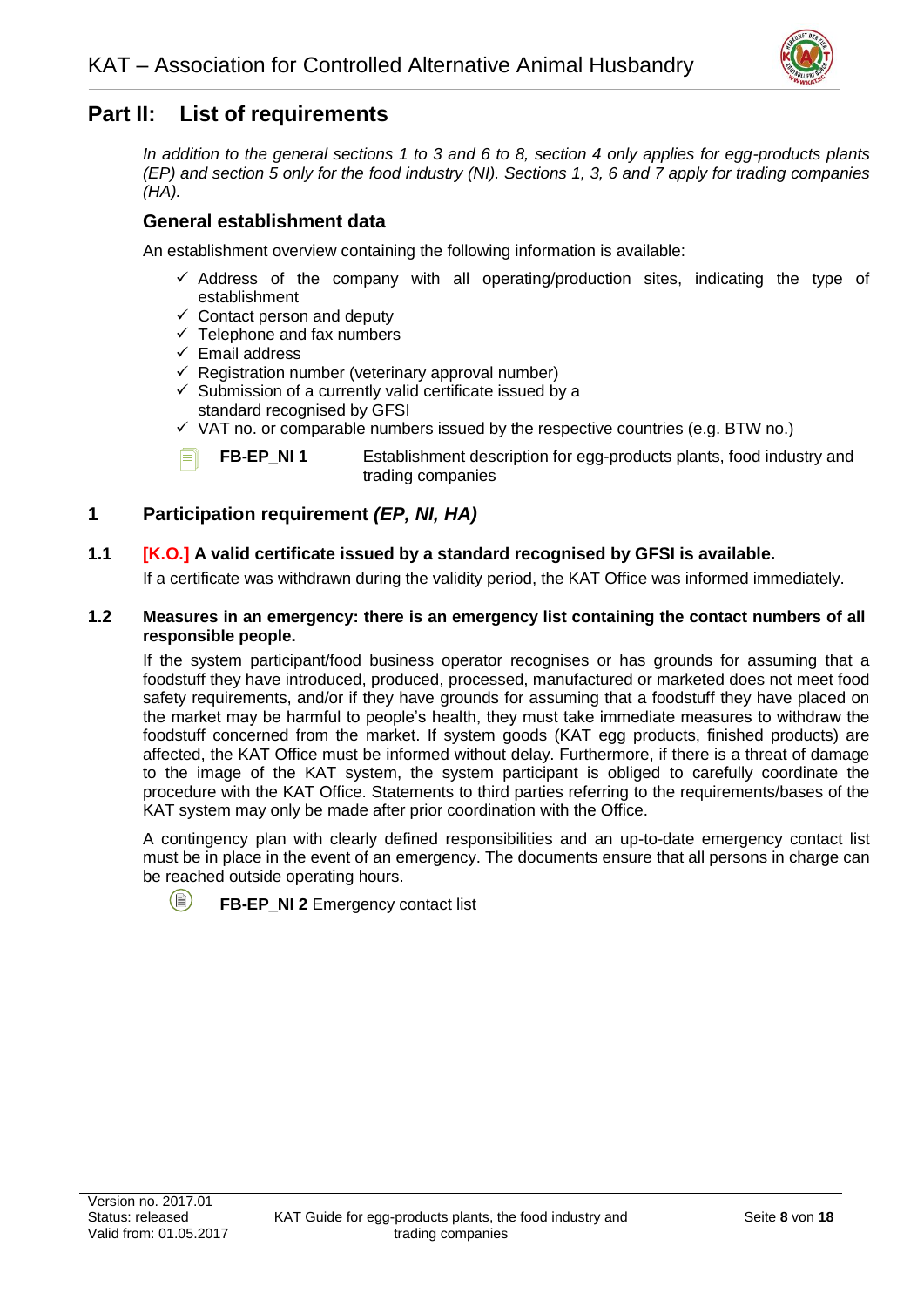![](_page_12_Picture_1.jpeg)

# <span id="page-12-0"></span>**2 Finished products store (physical)** *(EP, NI)*

**2.1 In terms of hygiene law, there is no risk to the product due to building defects, cleanliness and/or organisation.**

In terms of hygiene law, the production site, including the outdoor area, poses absolutely no risk for the product.

#### **2.2 [K.O.] The labelling and observance of the best before dates for egg products/finished products is complete and there is a clear separation of goods.**

Complete product labelling includes:

- $\checkmark$  Complete item designation
- $\checkmark$  Batch number
- ✓ KAT labelling in the item names in accordance with the specification (e.g. "*Whole egg, barn production, KAT*")
- ✓ Weight
- $\checkmark$  Best before date
- $\checkmark$  Form of rearing
- $\checkmark$  Dispatch date

The labelling is uniform and clearly visible. For liquid egg products, the containers are labelled and, for powders, every box is labelled; exclusive labelling of pallets is insufficient. In the case of goods transported in tanks, the accompanying records and delivery notes are labelled. The separation of KAT/non-KAT goods is ensured consistently. Wherever necessary, there is a spatial separation of goods. A spatial separation is understood as being a specially designated and labelled separate area.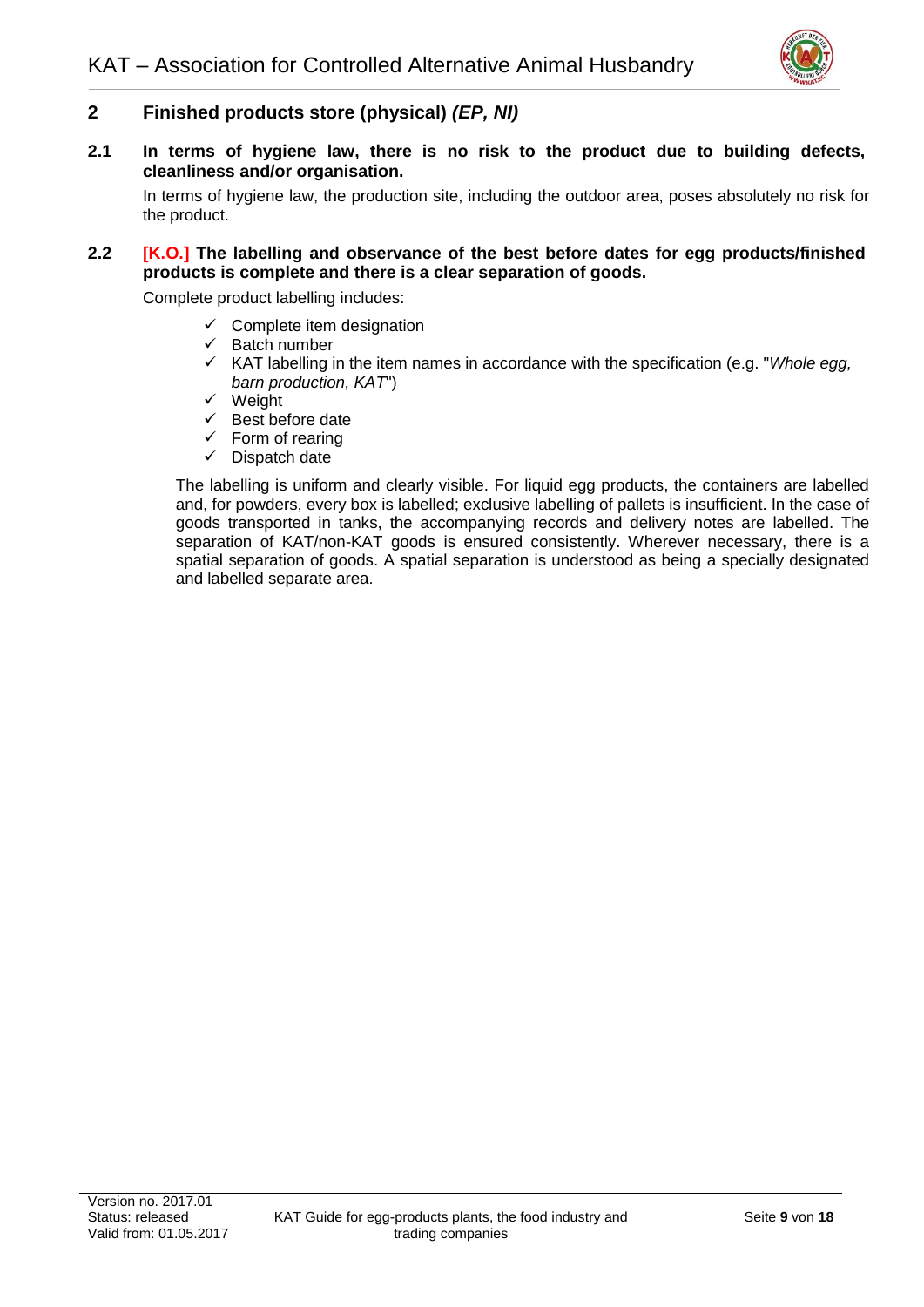![](_page_13_Picture_1.jpeg)

# <span id="page-13-0"></span>**3 Outgoing goods (administrative)** *(EP, NI, HA)*

#### **3.1 [K.O.] Has the item number been structured and assigned in such a way as to ensure a clear classification of KAT and non-KAT goods?**

The labelling of KAT goods is structured and clearly traceable until allocation of the item numbers, so preventing a mix-up or the incorrect labelling of KAT goods and non-KAT goods. There are no item numbers that are used for both a KAT item and a non-KAT item.

#### **3.2 KAT products, including item numbers, can be clearly assigned to a specification and the item number is included on the invoices.**

KAT products, including the relevant item numbers, can be clearly assigned to the specifications and are included on the invoices. The item numbers can be assigned to the number range of the invoices. The invoices have a closed number range.

#### **3.3 [K.O.] The delivery notes for the outgoing goods are complete and consistent.**

Comprehensive labelling of the delivery notes at the egg-products plants includes:

- Item number
- $\checkmark$  Clear labelling of the product specification: designation "KAT" in the product name (eggproducts plants stage)
- $\checkmark$  Batch number
- $\checkmark$  Form of rearing
- $\checkmark$  Best before date
- ✓ Recipient
- ✓ Quantity

*For the food industry, the KAT label in accordance with item 5.6 on the checklist/list of requirements applies.*

#### **3.4 A link between batch and item numbers of the outgoing goods can be identified.**

Based on the batch numbers assigned, all production batches are fully traceable throughout the production process. The batch numbers of KAT goods are clearly linked with the item numbers. In outgoing goods, KAT goods are clearly identifiable as such.

#### **3.5 All delivery notes for the outgoing goods are available in full.**

All delivery notes are available and can be clearly assigned by means of consecutive numbering.

Documents to be reviewed:

- $\checkmark$  Delivery notes
- If applicable, chronological list of consecutive numbering

#### **3.6 The number of invoices for the outgoing goods is complete.**

Invoices are numbered consecutively. Outgoing goods invoices can be verified on the basis of item sales statistics. KAT labelling is consistent throughout.

#### Documents to be reviewed:

- $\checkmark$  Invoices and, if applicable, chronological list
- $\checkmark$  Item sales statistics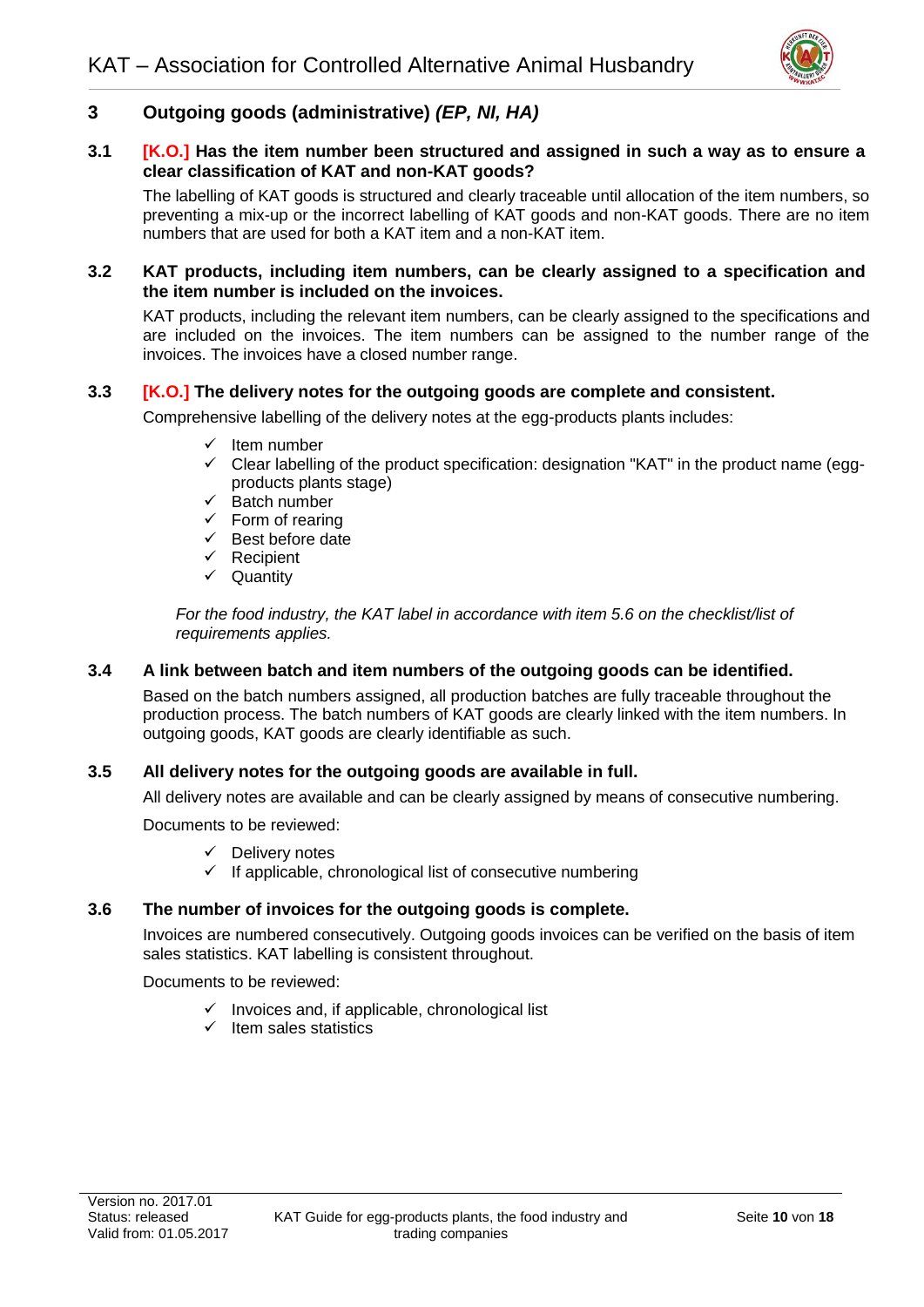![](_page_14_Picture_1.jpeg)

# **3.7 The correspondence between invoice and delivery note for the outgoing goods is plausible.**

The outgoing goods documents contain comprehensive information about:

- $\checkmark$  Item designation
- $\checkmark$  Item number
- ✓ Quantity
- ✓ Customer
- ✓ Date
- $\checkmark$  Delivery note number
- ✓ KAT label
- $\checkmark$  Signature on the delivery note (receipt by customer)

The link between delivery notes and invoices can be clearly established.

Documents to be reviewed:

- ✓ Delivery notes
- ✓ Invoices

# **3.8 The available invoices have been posted.**

All invoices were posted correctly. This is fully documented by means of invoices, customer balance lists, customer sales statistics, prima nota, goods lists and bank statements.

#### Documents to be reviewed:

- ✓ Invoices
- ✓ Customer balance lists
- $\checkmark$  Customer sales statistics
- $\checkmark$  Establishment sales statistics
- $\checkmark$  Goods lists and bank statements

#### **3.9 The customer list is complete (database and directory)**.

The goods flows are reported on a customer-specific basis. The establishment's customer list corresponds to the customer list in the KAT database.

Documents to be reviewed:

- ✓ List of KAT customers
- ✓ Invoices
- $\checkmark$  If applicable, list of all customers

# **3.10 [K.O.] The data reported for KAT outgoing goods are complete and correct.**

Throughout the audit period, all quantity reports for outgoing goods correspond in terms of quantity, type and time to the invoices and delivery notes.

Documents to be reviewed:

- ✓ Database reports
- ✓ Delivery notes
- ✓ Invoices
- $\checkmark$  Item statistics in the goods management system

Exception: with the exclusive procurement and processing of KAT egg products, the food industry can be exempted from the outgoing goods reports. If this is the case, the application for exemption (see section 2.2.2) and a relevant valid approval issued by KAT have been provided.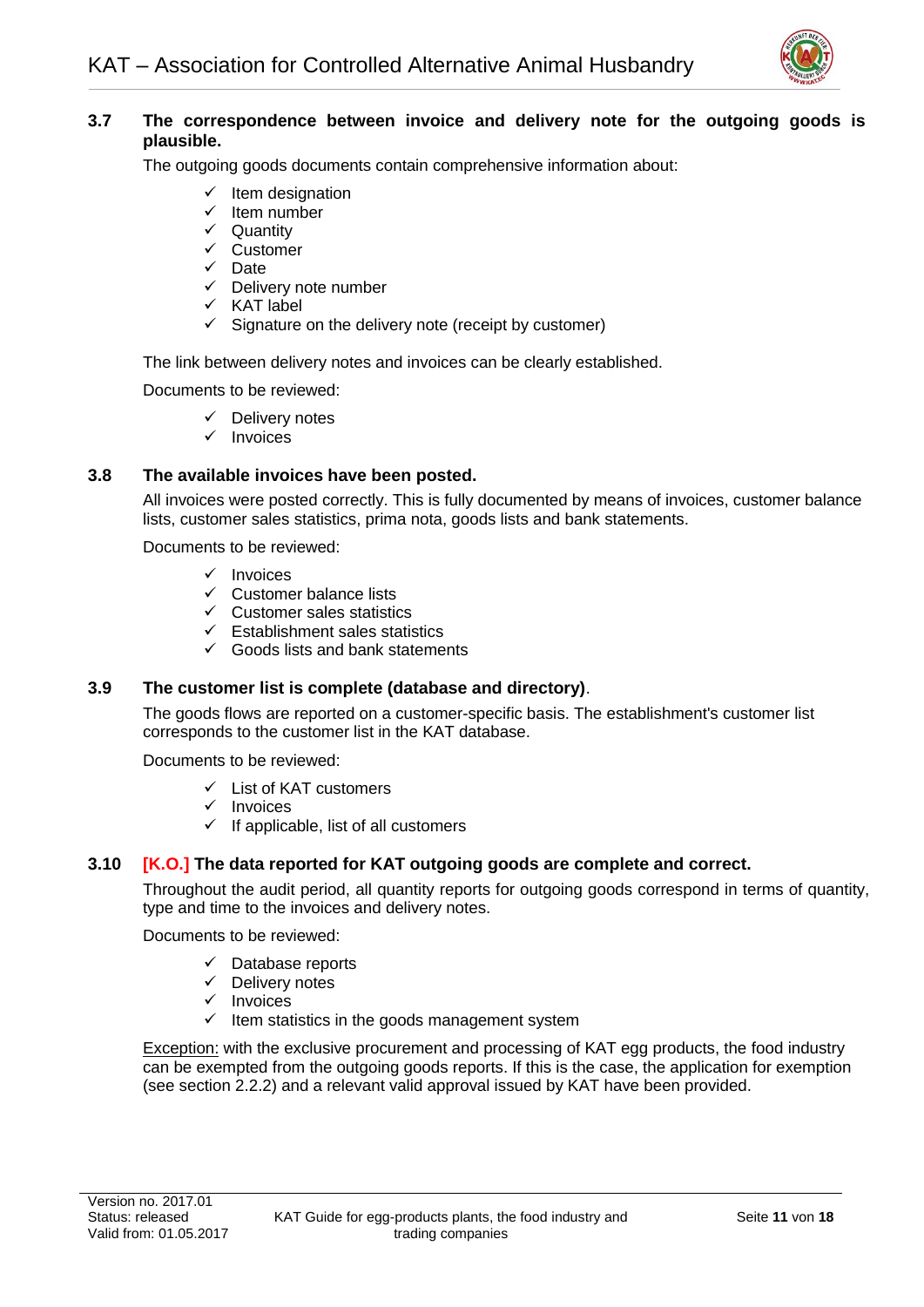![](_page_15_Picture_1.jpeg)

#### <span id="page-15-0"></span>**4 Manufacturing process (refined egg product)/goods management (administrative)**  *Scope of application: egg-products plants*

#### **4.1 A direct link can be established between the delivery note of the incoming goods and the raw data obtained by weighing.**

Based on the available documentation (delivery notes and incoming goods invoices), a direct link can be established between the incoming goods and the raw data obtained by weighing.

#### **4.2 The weighing protocols are consistent and complete.**

The weighing protocols contain comprehensive information about:

- $\checkmark$  Time of weighing
- ✓ Quantity
- ✓ Supplier
- $\checkmark$  Form of rearing
- $\checkmark$  Batch number of the incoming goods
- ✓ KAT/non-KAT goods

The weighing protocols are consistent and complete and managed correctly. There is a consistent differentiation between KAT and non-KAT goods.

#### **4.3 The number of weighing protocols is complete.**

All weighing protocols are available in full.

#### **4.4 In incoming goods, semi-finished products are labelled correctly.**

The papers accompanying goods and delivery notes contain comprehensive information about

- ✓ Dry mass content
- $\checkmark$  Best before date
- ✓ KAT labelling in the item name in accordance with the specification (e.g. "*Whole egg, barn pruduction, KAT*")
- $\checkmark$  Further information about the product: e.g. container number, seal

In incoming goods, semi-finished products are fully labelled. The KAT product is labelled consistently and meets requirements (if necessary, assignment of an internal item number for the KAT product).

#### **4.5 [K.O.] The goods flow for KAT products can be calculated.**

Taking account of the standard values (see Annex) for the product calculations and the dry mass contents, the goods flow can be calculated.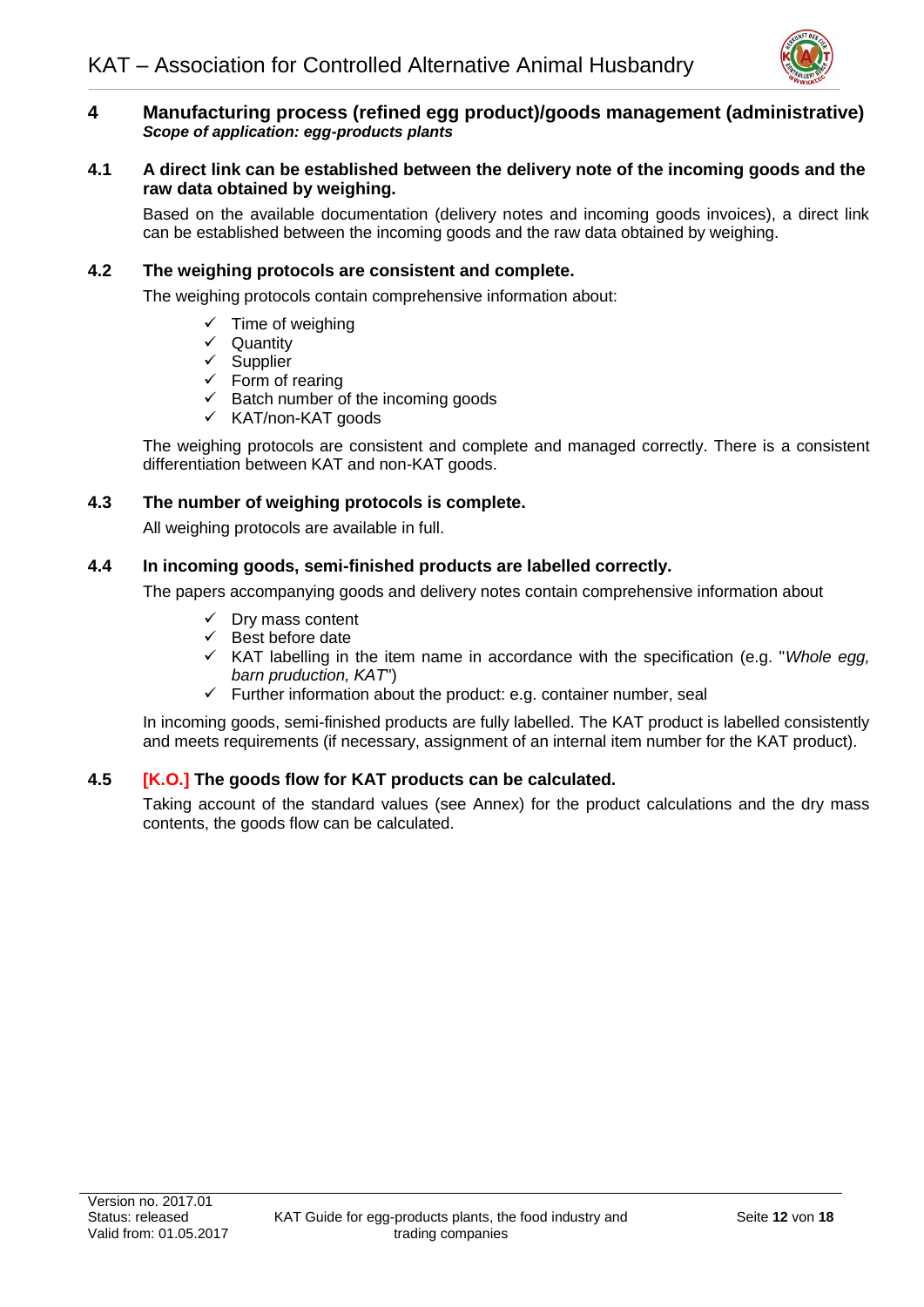![](_page_16_Picture_1.jpeg)

# **4.6 [K.O.] The documentation of the goods flow of KAT products is clearly traceable.**

The documents contain the following information:

- Time of processing
- **✓** Quantity<br>✓ Form of u
- Form of rearing
- Batch number
- ✓ KAT label

The auditor must be given access to the following product-relevant documents for the relevant audit period:

- $\checkmark$  Egg-cracking protocols
- $\checkmark$  Tank plans
- ✓ Pasteurisation protocols
- $\checkmark$  Filling protocols
- ✓ etc.

All documents are consistent and complete. All the documentation for the KAT goods flow enables full traceability. It documents the fact that the possibility of a mixing/confusion of KAT and non-KAT goods is excluded throughout the production process. KAT goods are labelled immediately and correctly within the respective production stage.

#### **4.7 [K.O.] The clear assignment of the tanks to the KAT product is ensured.**

KAT products can be clearly assigned to individual tanks. A mix-up of KAT and non-KAT goods is excluded. Separation is achieved, for example, by filling the goods into separate tanks and/or at different filling times. This can be verified by the relevant documentation.

#### **4.8 [K.O.] In the customer specification, the use of KAT goods is clearly labelled.**

In the customer specification, KAT goods are clearly labelled (in the title and list of ingredients). The KAT eggs contained are declared in the list of ingredients as follows: "Eggs from [*form of rearing*] from KAT-certified establishments". The item number can be clearly assigned to the customer specification. There is a specific number range for all KAT products. There are no item numbers that are used for both a KAT items and a non-KAT items*.*

#### **4.9 The form of rearing is indicated in the customer specification.**

The form of rearing is indicated correctly throughout the customer specification.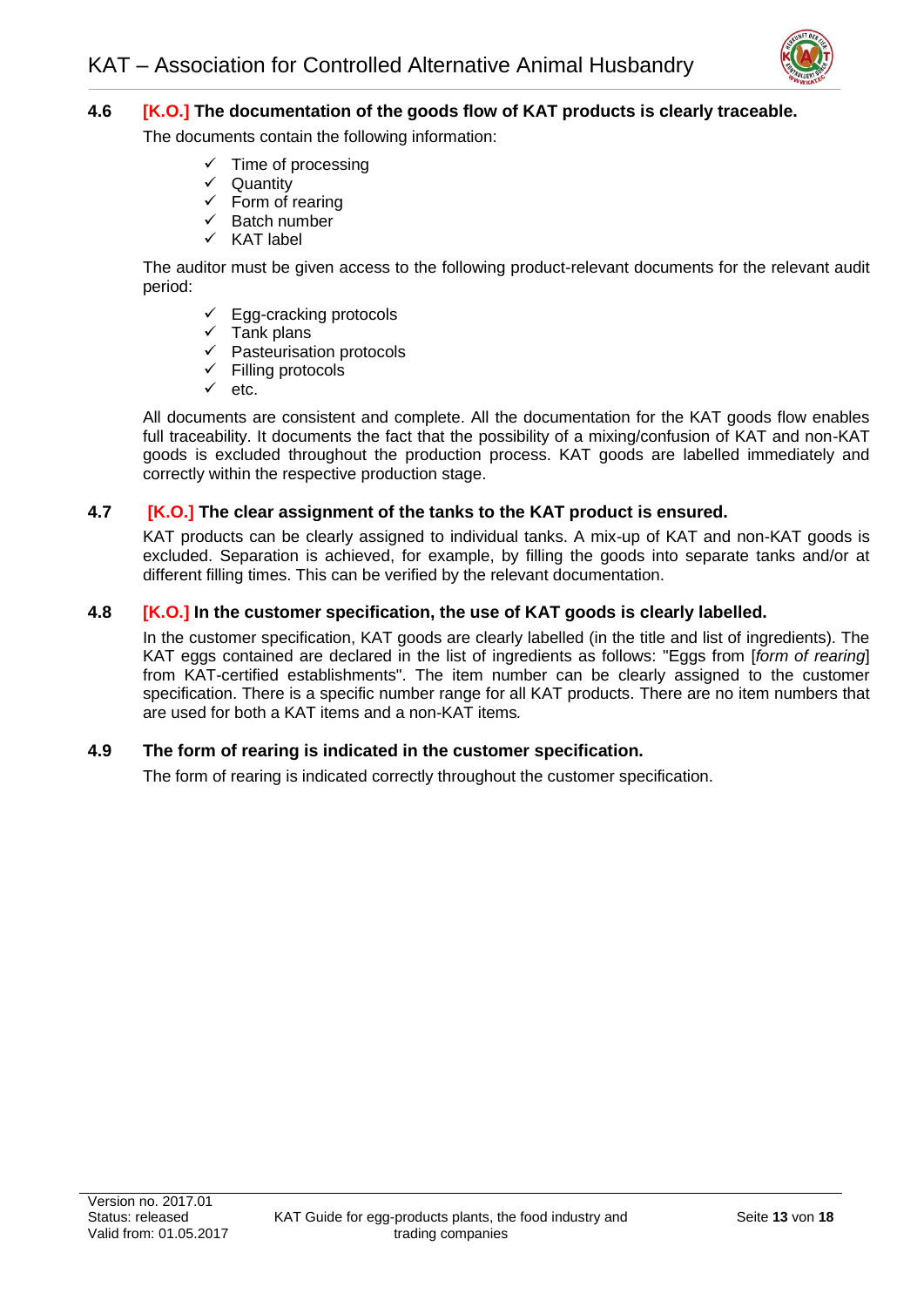![](_page_17_Picture_1.jpeg)

#### <span id="page-17-0"></span>**5 Manufacturing process/goods management (administrative)** *Scope of application: food industry*

#### **5.1 Product-specific documents for egg products in incoming goods are complete and correct.**

All documents required for the egg products supplied are available in incoming goods. Amongst other things, any additives, the egg dry mass content, the KAT label and any laboratory tests required by law are identified consistently. The documents can be clearly assigned to the respective egg products and are available in full.

#### **5.2 [K.O.] The quantity of KAT egg product in the initial ingredients can be clearly identified (link between production batch and egg product batch).**

#### **When using re-work, it can be linked to the original batch.**

The quantity of KAT egg product in the initial ingredients is clearly labelled and documented. This ensures a clear assignment to the production batches. When using re-work, it can be traced back to the original batch.

#### **5.3 In addition to the KAT egg product, other premixes containing egg (non-KAT goods) are used.**

In addition to KAT goods, other non-KAT premixes containing egg are used in the KAT product and are included in the list of ingredients for the KAT product.

#### **5.4 For each product made from KAT goods, recipes are available listing the egg content of the initial ingredients or final product. The egg content in the initial ingredients is traceable and plausible with regard to the labelled egg content in the final product.**

Recipes with the respective egg contents are available for all production stages. The egg content in the initial ingredients and in the final product can be calculated using standard values. The production documentation ensures the use of KAT goods.

#### **5.5 The use of KAT goods is clearly labelled in the supplier and customer specifications.**

In all customer and supplier specifications, the requirement for the use of KAT goods is noted and clearly linked with the product. In the customer specification, the KAT eggs included must be labelled as follows: "Eggs from *[form of rearing]* from KAT-certified establishments". The item numbers can be clearly assigned to the specifications. As a rule, there is a specific number range for all KAT products. There are no item numbers that are used for both a KAT item and a non-KAT item.

#### **5.6 The KAT product is labelled as such for the customer (food retail trade).**

The KAT product can be labelled as follows for the customer:

- $\checkmark$  In the customer specifications
- $\checkmark$  On the delivery notes/invoices
- ✓ Via internal requirement: exclusive use of KAT goods
- $\checkmark$  On a voluntary basis: use of the KAT label on consumer packaging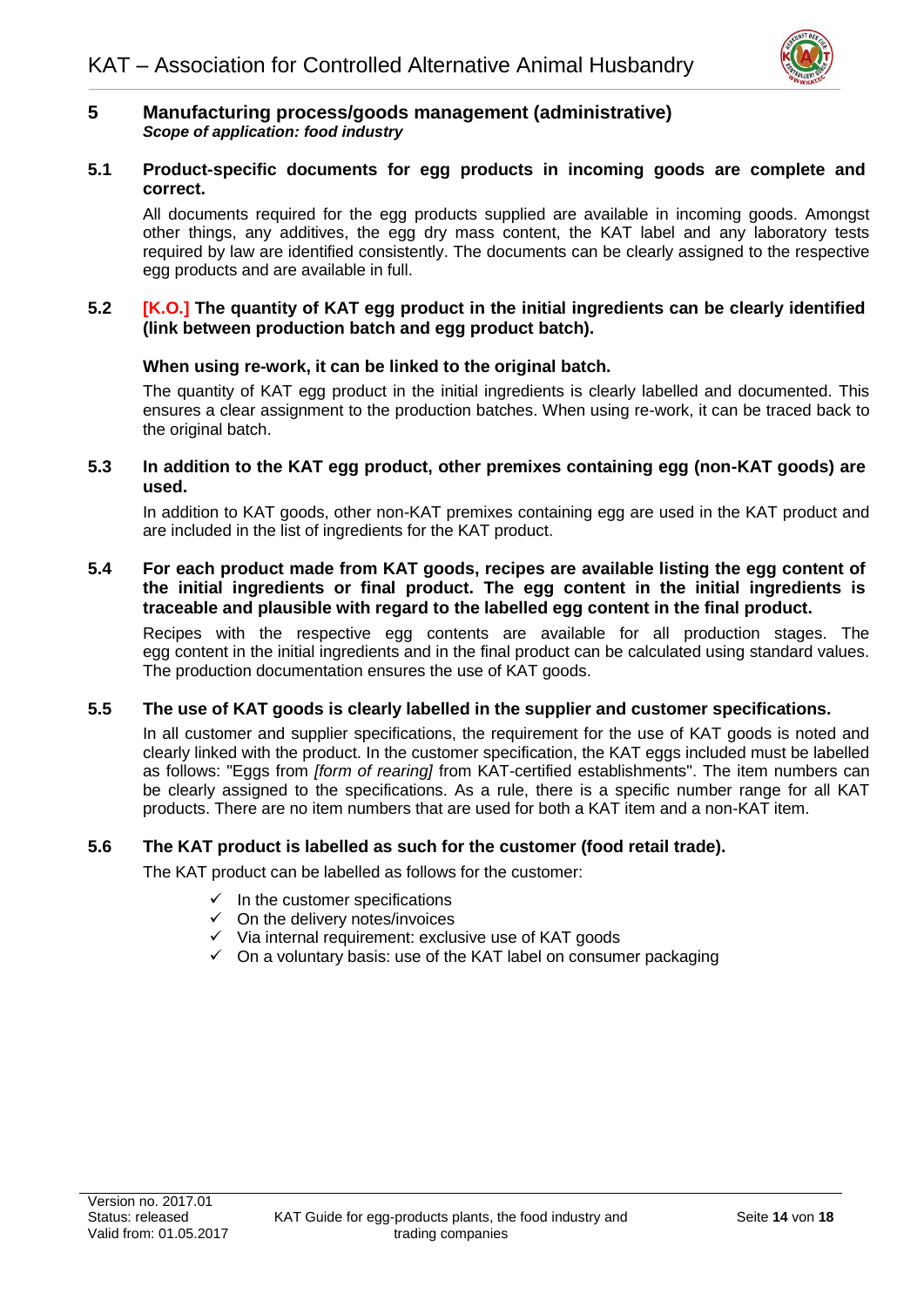![](_page_18_Picture_1.jpeg)

# <span id="page-18-0"></span>**6 KAT goods flow (administrative)** *(EP, NI, HA)*

#### **6.1 The goods flow calculation for KAT goods is comprehensible and complete.**

One-to-one traceability of KAT goods is ensured. This means that the quantity of KAT goods in incoming goods must correspond to the quantity of KAT goods in outgoing goods. Internal calculation formulae or standard values are used to calculate the flow of goods. Based on a random sample, the overall balance of the KAT goods flow via incoming goods, production and outgoing goods is traceable and consistent.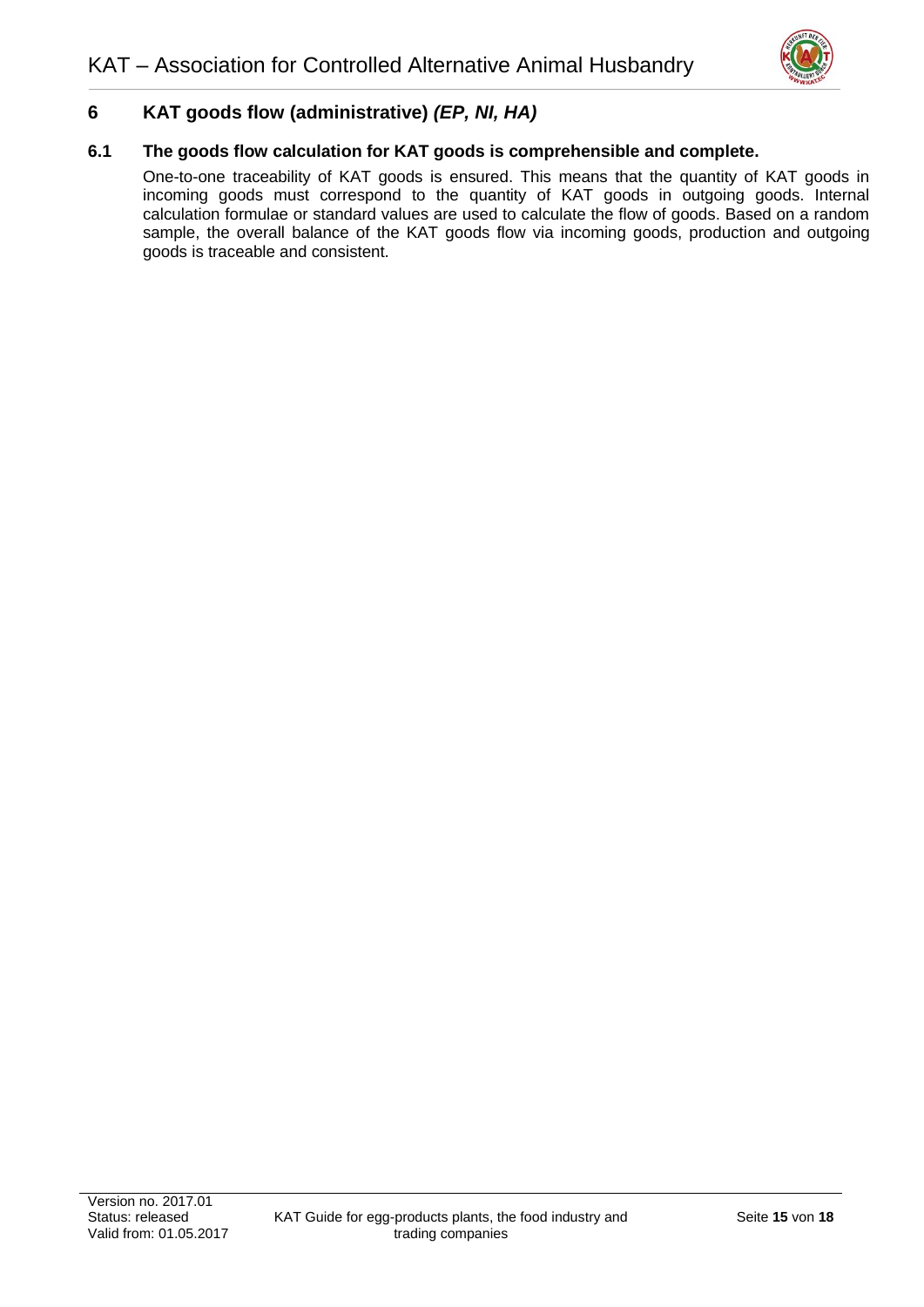![](_page_19_Picture_1.jpeg)

# **7 Incoming goods (administrative)** *(EP, NI, HA)*

#### **7.1 [K.O.] The delivery notes for the incoming goods are complete and consistent.**

Comprehensive labelling of the delivery notes in incoming goods includes:

- ✓ Address
- ✓ Item
- ✓ Quantity
- $\checkmark$  Form of rearing
- ✓ Class-A goods/class-B goods/raw products/goods intended for industrial processing
- ✓ KAT label
- ✓ Date
- ✓ Signature

All information on the delivery notes is complete, consistent and comprehensive.

Documents to be reviewed:

✓ Delivery notes

#### **7.2 The link between invoice and delivery note is plausible.**

Every delivery note can be assigned to a purchase invoice. Invoice and delivery note are filed together. The delivery note number is stated on the invoices. All information on the delivery note is also included on the purchase invoices.

Documents to be reviewed:

- **Invoices**
- ✓ Delivery notes

#### **7.3 [K.O.] The information on the invoices is complete and consistent.**

All information on the invoices is complete and consistent:

- ✓ Supplier
- Item
- ✓ Quantity
- $\checkmark$  Form of rearing
- ✓ Date
- ✓ KAT label

Documents to be reviewed

- ✓ Invoices
- $\checkmark$  If applicable, chronological list

#### **7.4 [K.O.] The available invoices were posted.**

All invoices were posted correctly and in full. The information on bank statements/sales statistics of the supplier accounts is complete, comprehensive and correct.

Documents to be reviewed:

- ✓ Invoices
- $\checkmark$  Balance lists of the suppliers
- $\checkmark$  Sales statistics of the suppliers
- $\checkmark$  Sales statistics of the establishment
- $\checkmark$  Goods lists and bank statements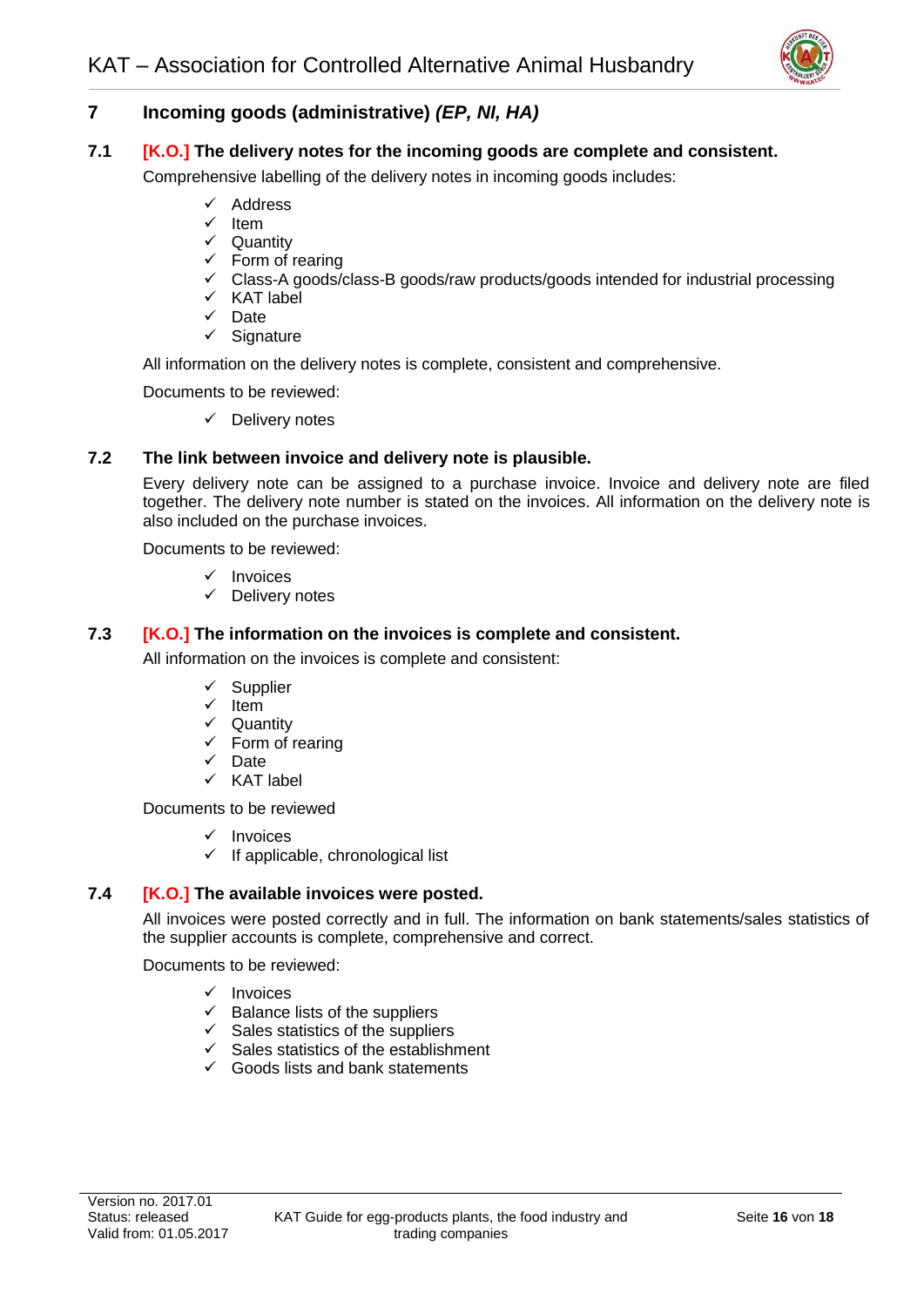![](_page_20_Picture_1.jpeg)

# **7.5 The data about the incoming KAT goods reported in the database are correct.**

Throughout the audit period, all reports for incoming goods correspond in terms of quantity, type and time to the invoices and delivery notes.

Documents to be reviewed:

- ✓ Database reports
- ✓ Delivery notes
- ✓ Invoices
- $\checkmark$  Item statistics in the goods management system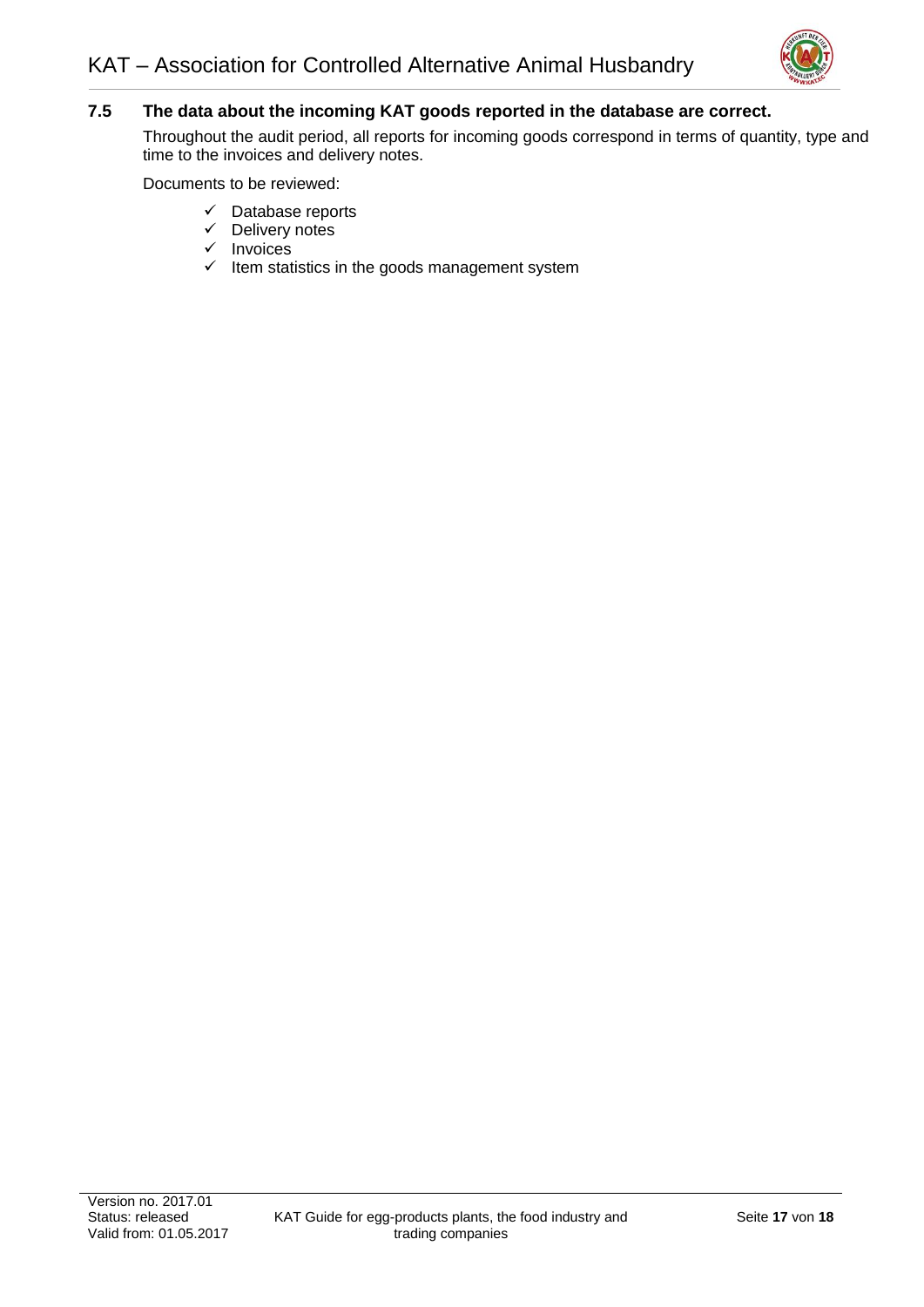![](_page_21_Picture_1.jpeg)

# <span id="page-21-0"></span>**8 Incoming goods/raw products store (physical)** *(EP, NI)*

#### **8.1 In terms of hygiene law, there is no risk to the product due to building defects, cleanliness and/or organisation.**

In terms of hygiene law, the production site, including the outdoor area and delivery zone, does not pose any risk for the product.

### **8.2 Eggs are stamped in accordance with requirements.**

Stamping of eggs on the laying farm is obligatory for KAT. KAT raw products (raw eggs) in incoming goods are stamped and clearly legible. Exception: stamping of eggs is not required if a contractual regulation exists between supplier and establishment regarding the exclusive production of goods for industrial processing and the direct procurement of goods.

#### **8.3 The containers/pallets are fully labelled.**

Stamping the eggs to label the goods is insufficient. Comprehensive labelling of the raw products (raw eggs) involves the following:

- $\checkmark$  Name and address of the producer
- ✓ Stamp code
- $\checkmark$  Number or weight of eggs
- $\checkmark$  Laying date or period
- $\checkmark$  Best before date
- ✓ Dispatch date
- $\checkmark$  In the case of class-B eggs: packing date
- ✓ KAT label

Comprehensive labelling of egg products/semi-finished products includes:

- $\checkmark$  Name and address of supplier
- $\checkmark$  Batch number
- ✓ Weight
- ✓ Best before date
- $\checkmark$  Form of rearing
- $\checkmark$  Dispatch date
- ✓ KAT label

Labelling of containers/pallets is uniform, complete, legible and traceable.

#### **8.4 [K.O.] There is separate storage according to form of rearing, as well as separation into KAT and non-KAT goods (raw products, finished goods and goods for processing).**

The separation according to forms of rearing and of KAT/non-KAT goods is ensured consistently. A mix-up of KAT/non-KAT goods is excluded. Wherever necessary, there is a spatial separation of goods and/or palettes/containers are marked in different colours. A spatial separation is understood as being a specially designated and labelled separate area.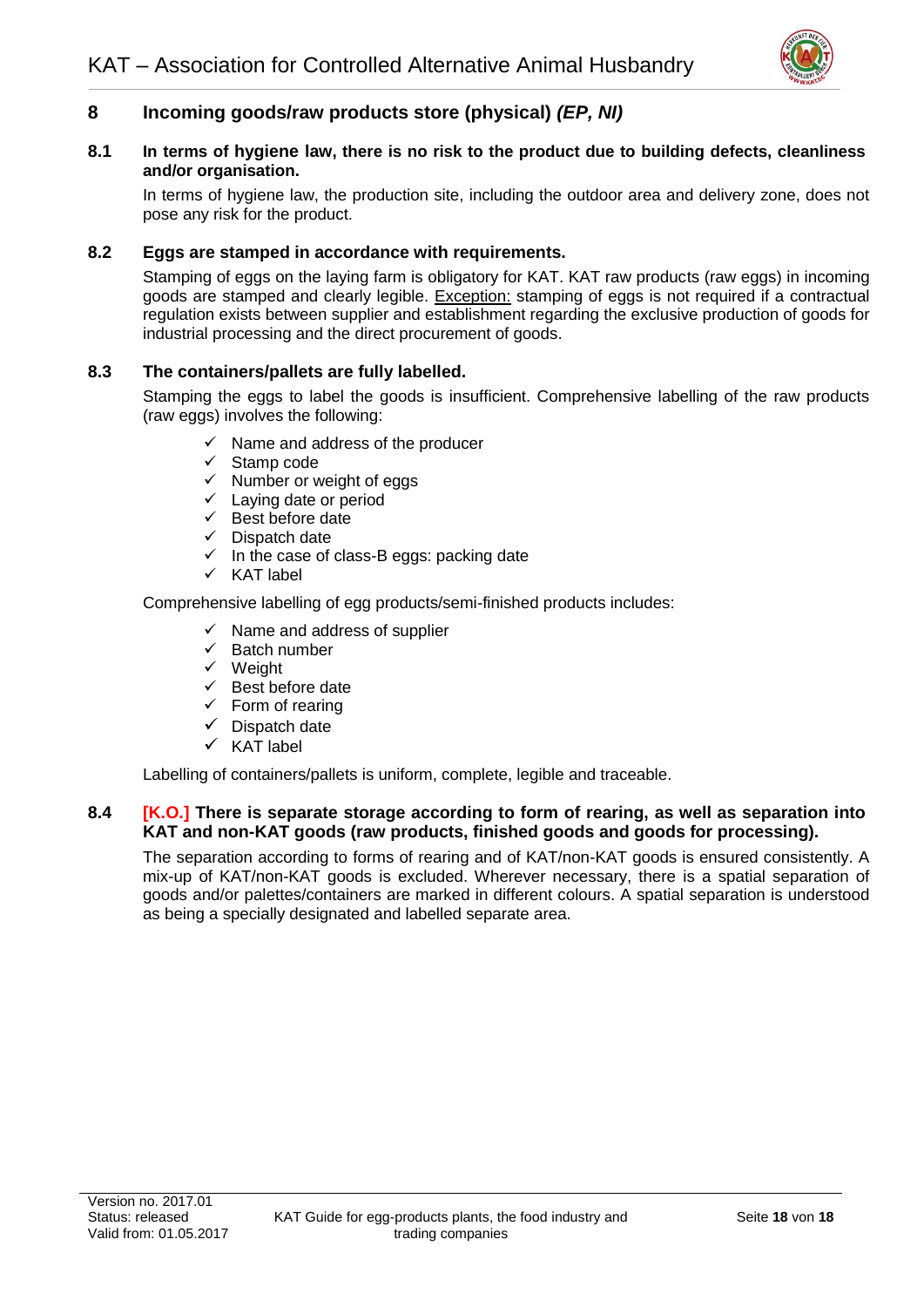![](_page_22_Picture_1.jpeg)

# <span id="page-22-0"></span>**Annex**

# <span id="page-22-1"></span>**1 Definition of terms**

# **1.1 Egg products**

Egg products means processed products resulting from the processing of eggs, or of various components or mixtures of eggs, or from the further processing of such processed products (definition in acc. with Annex I No. 7.3 of Ordinance (EC) No. 853/2004). The products can be liquid, concentrated, dried, crystallised, frozen, deep-frozen or fermented. They may be produced only from hen's eggs (gallus gallus domesticus). Other foods or additives can be added to these products. Within the KAT system, egg products are documented that also have to be specified in the declaration of the respective mixture/food.

# **1.2 Egg products plant (EP)**

An establishment in which egg products are made, i.e. where eggs are treated or pretreated.

# **1.3 Food industry (NI)**

Establishment for the further processing of egg products into finished products, such as biscuits, cake, egg liqueur, pasta, etc.

#### 1.3.1 Mixing establishment/processor

Establishments that receive egg products and mix or process these products further into compounds for the food industry.

# **1.4 Trading companies (HA)**

Companies in which trading and marketing (purchase/sale) of egg products and foods and/or invoicing occur under the company's own name without there being a physical link with the goods. There is trader activity with egg products and the products made from these.

# **1.5 Raw product**

Untreated base product. This can be raw eggs, for example.

# **1.6 Semi-finished product**

Premade upstream product (e.g. egg products) which is either in storage on the company's own premises for later use or supplied to other companies, where it is turned into a finished product.

# **1.7 Finished product (foodstuffs)**

Finished product which is sold directly to the consumer and does not undergo further processing.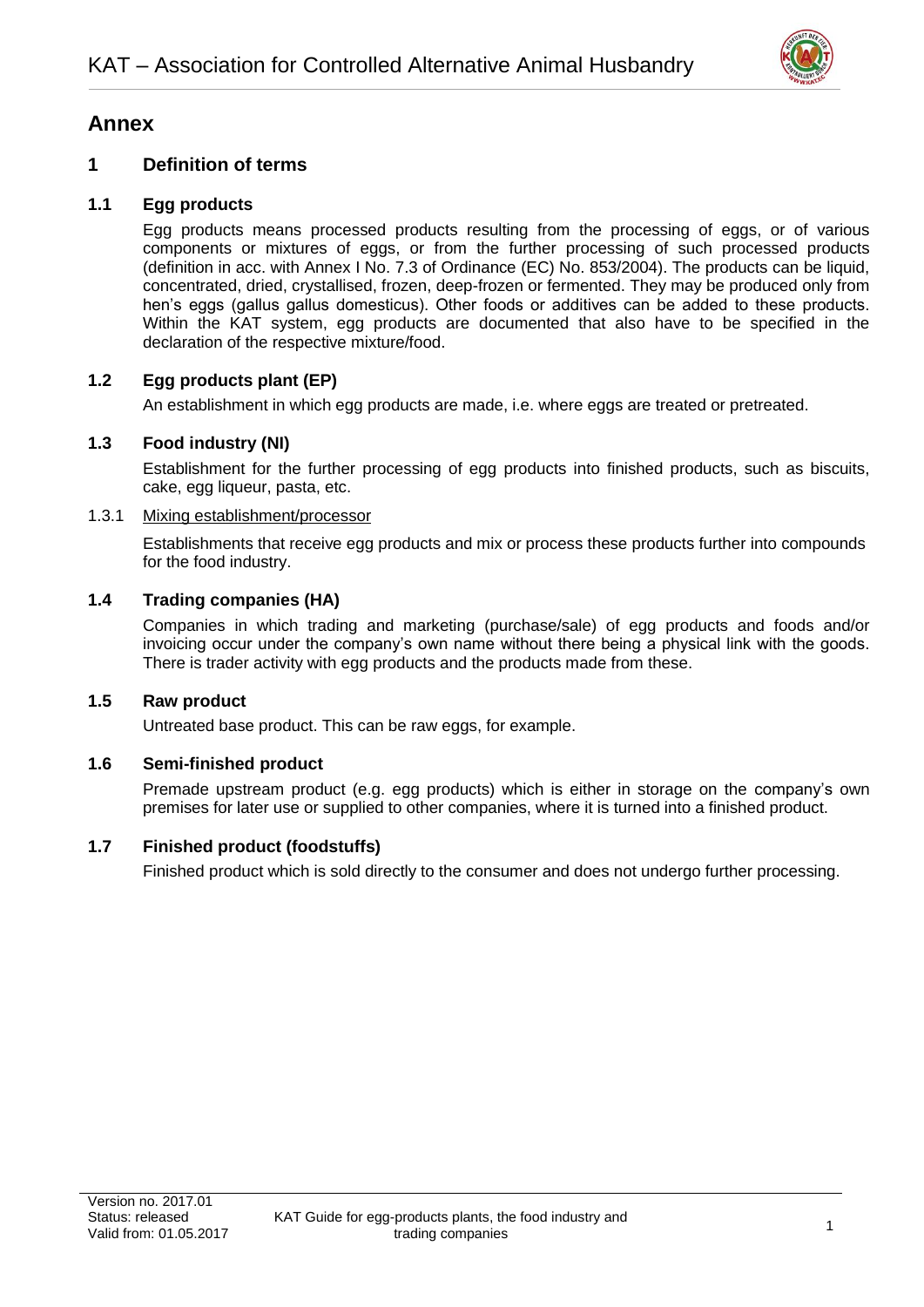![](_page_23_Picture_1.jpeg)

# <span id="page-23-0"></span>**2 Signs and symbols**

- **[K.O.]** Knock-out criterion
- $\textcircled{\scriptsize{\textcircled{\small{\#}}}}$ References to applicable documents
- f Documents to be provided

## <span id="page-23-1"></span>**3 Applicable documents**

The applicable documents include:

#### **3.1 KAT documents**

- $\checkmark$  KAT membership fee scale (EP, NI, HA)
- ✓ KAT audit fees
- $\checkmark$  KAT database user documentation (EP, NI, HA)
- $\checkmark$  KAT quide for reporting CSV-based files (EP, NI, HA)
- $\checkmark$  KAT compliance guide "Anti-trust law"
- ✓ KAT label statutes 2016
- $\times$  KAT design guidelines for KAT logos
- $\checkmark$  VA-EP\_NI 1 Procedural instructions for system participation, KAT egg products

#### **3.2 KAT forms**

- $\checkmark$  FB-A 2 Application for KAT system participation for egg-products plants, food industry and trading companies
- $\checkmark$  FB-EP\_NI 1 Establishment description for egg-products plants, food industry and trading companies
- ✓ FB-EP\_NI 2 Emergency contact list
- Application for exemption for the food industry from outgoing goods reports

#### **3.3 KAT certificates**

- $\checkmark$  Preliminary confirmation of your KAT system participation
- ✓ Ordinary certificate confirming that the administrative audit has been passed
- $\checkmark$  Confirmation for exemption from the outgoing goods reports

*The documents can be downloaded from the internal area of the KAT website [www.kat.ec.](http://www.kat.ec/)*